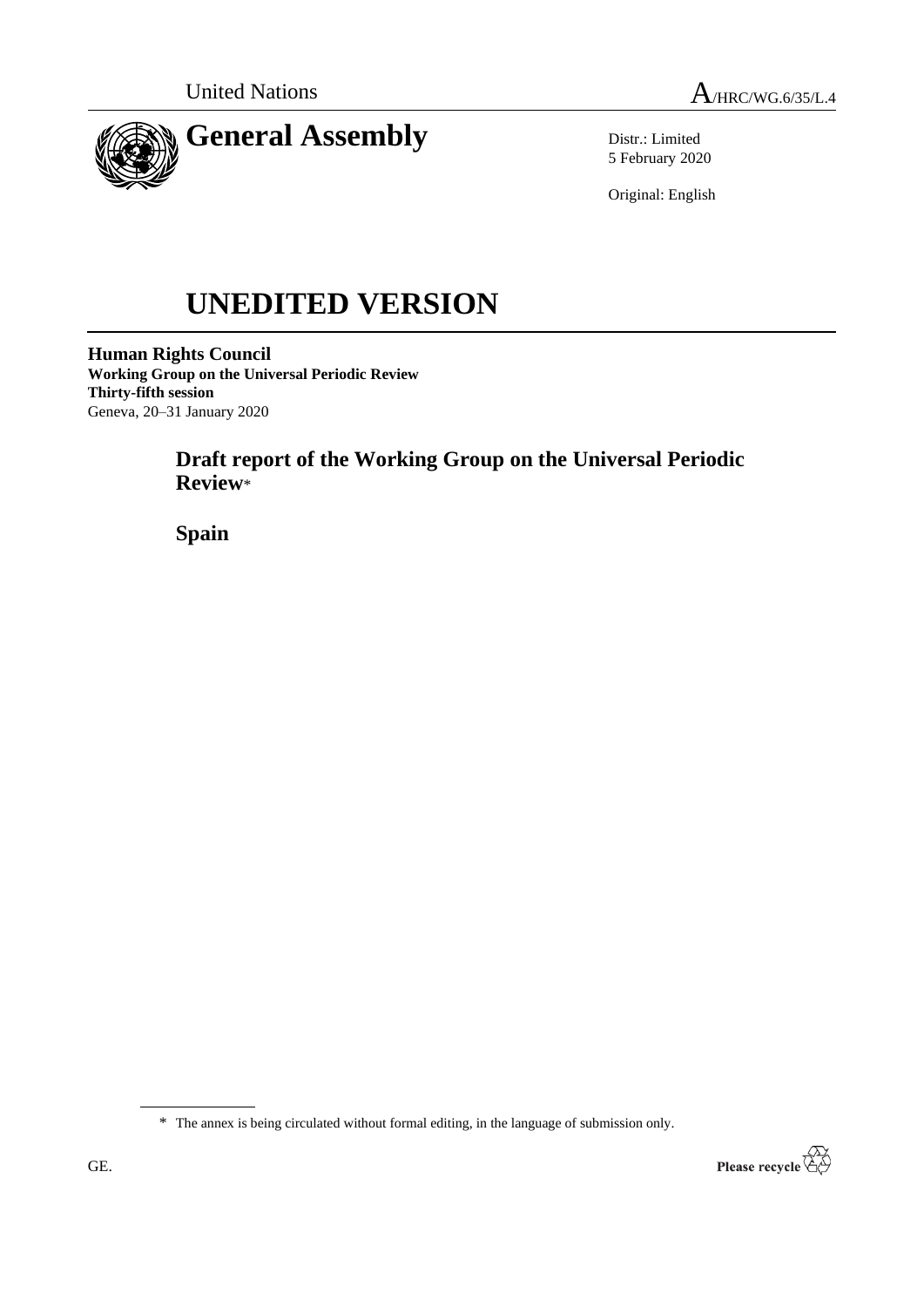## **Introduction**

1. The Working Group on the Universal Periodic Review, established in accordance with Human Rights Council resolution 5/1, held its thirty-fifth session from 20 to 31 January 2020. The review of Spain was held at the 4th meeting, on 22 January 2020. The delegation was headed by the State Secretary for Foreign Affairs, H.E Mr. Fernando Valenzuela Marzo. At its 9th meeting, held on 24 January 2020, the Working Group adopted the report on Spain.

2. On 14 January 2020, the Human Rights Council selected the following group of rapporteurs (troika) to facilitate the review of Spain: Bangladesh, Czechia, and Nigeria.

3. In accordance with paragraph 15 of the annex to Human Rights Council resolution 5/1 and paragraph 5 of the annex to Council resolution 16/21, the following documents were issued for the review of Spain:

(a) A national report submitted/written presentation made in accordance with paragraph 15 (a) (A/HRC/WG.6/35/ESP/1);

(b) A compilation prepared by the Office of the United Nations High Commissioner for Human Rights (OHCHR) in accordance with paragraph 15 (b) (A/HRC/WG.6/35/SPA/2);

(c) A summary prepared by OHCHR in accordance with paragraph 15 (c) (A/HRC/WG.6/35/ESP/3).

4. A list of questions prepared in advance by Belgium, Germany, Iran (Islamic Republic of), Portugal on behalf of the Group of Friends on NMRFs, Slovenia, Sweden, and the United Kingdom of Great Britain, was transmitted to Spain through the troika. These questions are available on the website of the universal periodic review.

# **I. Summary of the proceedings of the review process**

#### **A. Presentation by the State under review**

5. Spain referred to the UPR process as an essential tool for evaluating policies and legislation on human rights, and reiterated Spain's support to OHCHR. Spain had taken advantage of the third cycle to incorporate and share good practices.

6. Spain had ratified almost all fundamental UN human rights instruments, which demonstrated its strong commitment towards human rights, as reflected in its Constitution, laws and policies. In addition, it midterm report, submitted in 2018, summarized the advances regarding the 189 recommendations received in 2015.

7. Civil society actively participated in the preparation of the national report and, in order to guarantee effective participation channels, the Ministry of Foreign Affairs, European Union and Cooperation opened a public consultation process through its website. Considering the important role of the legislative, the national report included the contributions of the lower house of Spain's Parliament. The National Human Rights Institution also participated throughout the process.

8. Spain had been a pioneer in aligning the UPR recommendations with the SDGs, on the understanding that human rights and the Agenda 2030 are interrelated and mutually reinforcing. Spain organized a side event on the implementation of UPR recommendations and the SDGs during the 42<sup>nd</sup> session of the HRC.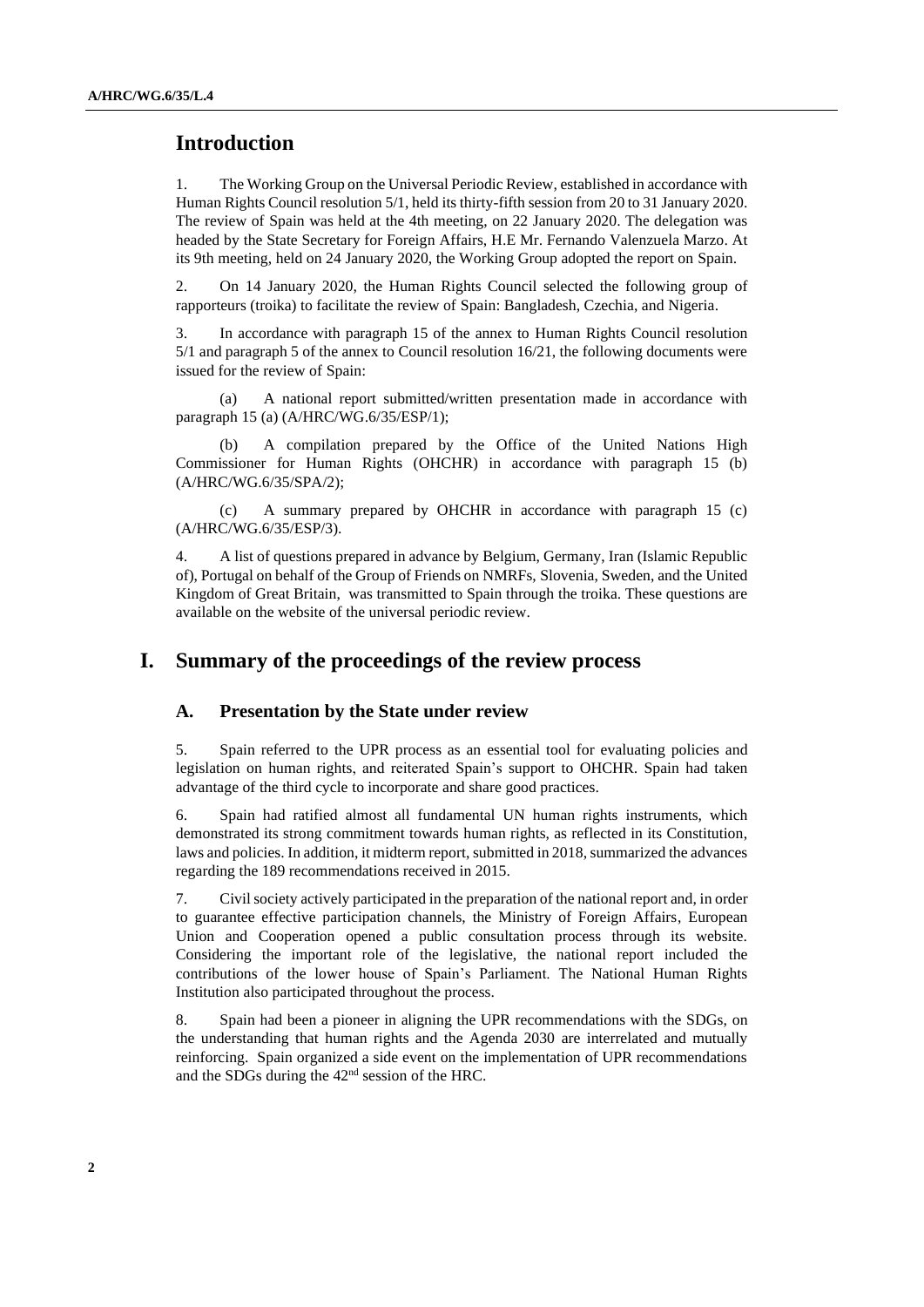9. From December 2015 to October 2016, and from April 2019 to January 2020, Spain had caretaker governments, which made it difficult to process some initiatives regarding the implementation of recommendations.

10. In response to several recommendations from 2015, Spain acceded to the Convention on the Reduction of Statelessness in 2018. Same year, the Ministry of Justice was given specific powers regarding follow-up on treaty bodies' opinions on individual communications. Spain continued working on its second National Human Rights Plan.

11. Spain was firmly committed to the promotion of gender equality and the eradication of all forms of violence against women and children. As such, it had undertaken numerous measures to strengthen the right to equal remuneration, and to gradually equate paternity to maternity leave. In 2017, the first National Pact against Gender-based Violence was adopted, and the current government had gender-parity and a specific Ministry of Equality.

12. Regarding the rights of persons with disabilities, reforms were made to guarantee their right to vote, their participation in in trials by Jury and in relation to marriage. Nonetheless, Spain remained conscious of the challenges in other areas, such as the projected reform of the 1978 Constitution to replace obsolete language.

13. Concerning the rights of migrants, refugees and asylum seekers, Spain developed a policy for their integration, in line with the principles of equal treatment, citizenship and inclusion, and the Office for Asylum and Refugee was strengthened.

14. The Organic Law on the Protection of Citizens' Security regulates authorities intervention when assemblies have lost their peaceful character. The law does not allow for any type of public intervention based on the content of an assembly.

15. Regarding freedom of expression, in 2015 slander was decriminalized, except when it occurs in the domestic sphere.

16. Legislative changes which had taken place from its previous UPR aimed to guarantee free legal aid to victims of gender violence, terrorism and human trafficking. Regarding the rights of detainees, a legislative reform in 2015 of incommunicado detention had made the application of that measure extremely restrictive.

17. Regarding human trafficking, legislative measures criminalizing pimping and providing comprehensive protection against trafficking for the purpose of sexual exploitation were planned.

18. In 2018, the General Directorate for Historical memory was established within the Ministry of Justice. In January 2020 it has been replaced by the State Secretariat for Democratic memory within the First Vice-presidency.

19. With regards to the right to education, a draft Organic Law on Education was approved, which, for the first time, includes children's rights as the first guiding principle.

20. In connection with economic, social and cultural rights, numerous measures had been taken for the recovery of employment, including a rise of the minimum wage in 2019. In addition, numerous regulatory reforms to address housing issues and a national Urban Agenda were adopted, and a bill guaranteeing the right to housing was being drafted. Regarding the right to health, the universal public health system was reinstated in 2018, extending it to all persons in Spain, including those who are not registered or authorized as residents.

21. A National Action Plan on Business and Human Rights was approved in 2017, with the aim of applying the UN Guiding Principles on Business and Human Rights.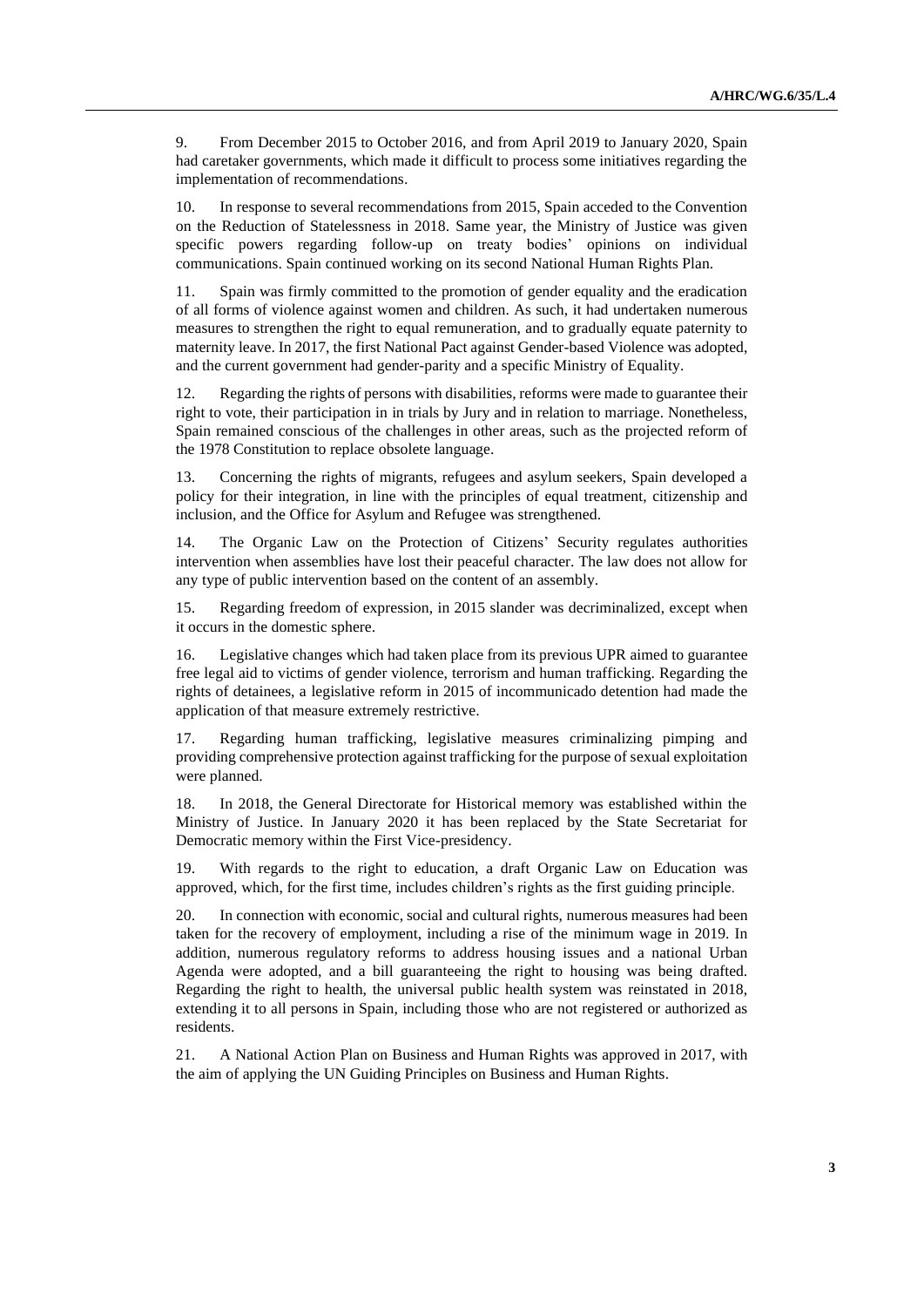22. Progress made regarding Spain's commitments as candidate to the Human Rights Council 2018–2020 and mentioned Agenda 2030, the fight against climate change, the human right to science, disinformation and the demographic change as emerging challenges.

#### **B. Interactive dialogue and responses by the State under review**

23. During the interactive dialogue, 110 delegations made statements. Recommendations made during the dialogue are to be found in section II of the present report.

24. Iran acknowledged Spain's good cooperation with the relevant international human rights mechanisms.

25. Iraq commended Spain's cooperation with treaty bodies and national plans adopted.

26. Ireland commended progress made since the previous cycle, particularly its revision of rules governing incommunicado detention.

27. Italy commended Spain's commitment to promote gender equality and protect the rights of persons with disabilities.

28. Japan appreciated the participation of women in Spain's political domain as illustrated by the new cabinet.

29. Jordan called for a strengthening of the council that aims at fighting racial discrimination.

30. Lebanon noted progress in eliminating various forms of violence against women, and steps to reduce wage gap.

31. Lesotho acknowledged Spain's endeavours to protect and respect rights of women against violence.

32. Libya commended progress in fulfilment its obligations to submit its periodic reports to various treaty bodies.

33. Liechtenstein welcomed efforts to implement recommendations since last UPR.

34. Luxembourg welcomed social and economic reforms that government intends to implement.

35. Malaysia commended affirmative action taken since the last UPR especially in the development of national policies.

36. Maldives appreciated strategic interventions made to integrate women into public life.

37. Malta commended progress since the last review.

38. Mauritania appreciated steps taken to fight against racial discrimination, xenophobia and human trafficking.

39. Mauritius commended the inception and implementation of its National Strategy to Prevent and Combat Poverty and Social Exclusion.

40. Mexico acknowledged progress made in the promotion of gender equality.

41. Montenegro praised the legal reforms raising the legal age for marriage.

42. Morocco welcomed efforts to combat discrimination in educational and to promote equality between men and women.

43. Myanmar expressed concern over school dropout rates, lack of access to education and human trafficking.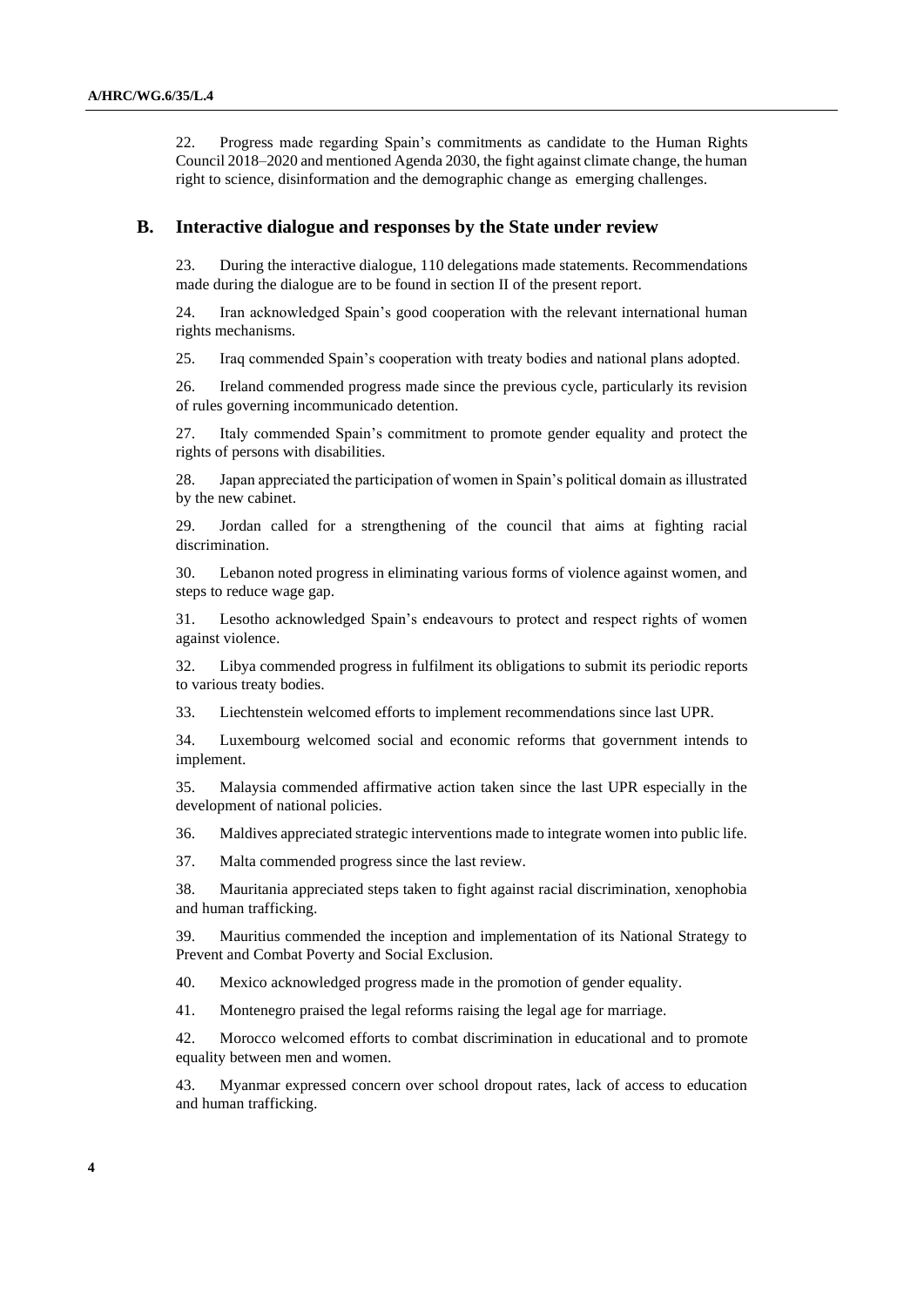44. Namibia remained concerned about the illegal exploitation of natural resources in Western Sahara.

45. Nepal commended achievements in gender parity and sharing benefits of scientific advancement.

46. Netherlands welcomed the alignment of UPR recommendations with the SDGs and steps to combat gender based discrimination and violence.

47. Niger congratulated Spain for submitting a mid-term UPR report and for financial contribution to OHCHR.

48. Nigeria applauded efforts in combating racism, racial discrimination and xenophobia, and safeguarding the rights of migrants, refugees and asylum seekers.

49. North Macedonia welcomed the development of legal framework regarding rights of the child.

50. Norway noted positive steps taken since the last review and stated that further progress was possible in some areas.

51. Pakistan noted efforts to integrate women into public, political and economic life.

52. Panama acknowledged the reduction in gender pay gap and adoption of the State pact on gender violence.

53. Paraguay welcomed the progress made and reiterated recommendations which had not been yet implemented.

54. Peru welcomed the progress made regarding human rights.

55. Philippines made recommendations.

56. Poland commanded amendment to the Criminal Code and strengthening the legislation on the elimination of all forms of violence.

57. Portugal welcomed accession to the 1961 Convention on the reduction of Statelessness.

58. Qatar commended efforts to coordinate actions to achieve the Sustainable Development Goals.

59. Republic of Korea welcomed progress in areas such as business and human rights and gender equality.

60. Republic of Moldova appreciated Spain's devotion to protection and promotion of human rights.

61. Romania commended Spain's commitment to human rights, including through its activity in the HRC.

62. The Russian Federation noted efforts to improve legislation concerning human rights, but noted violations of migrants' rights.

63. Senegal commanded efforts in the education, fight against poverty and social exclusion.

64. Serbia commended the measures aimed at improvement of children rights.

65. Slovakia appreciated Spain's dedication to promote gender equality and eliminate all forms of violence.

66. Slovenia noted that challenges remain regarding the corporal punishment of children within the domestic environment.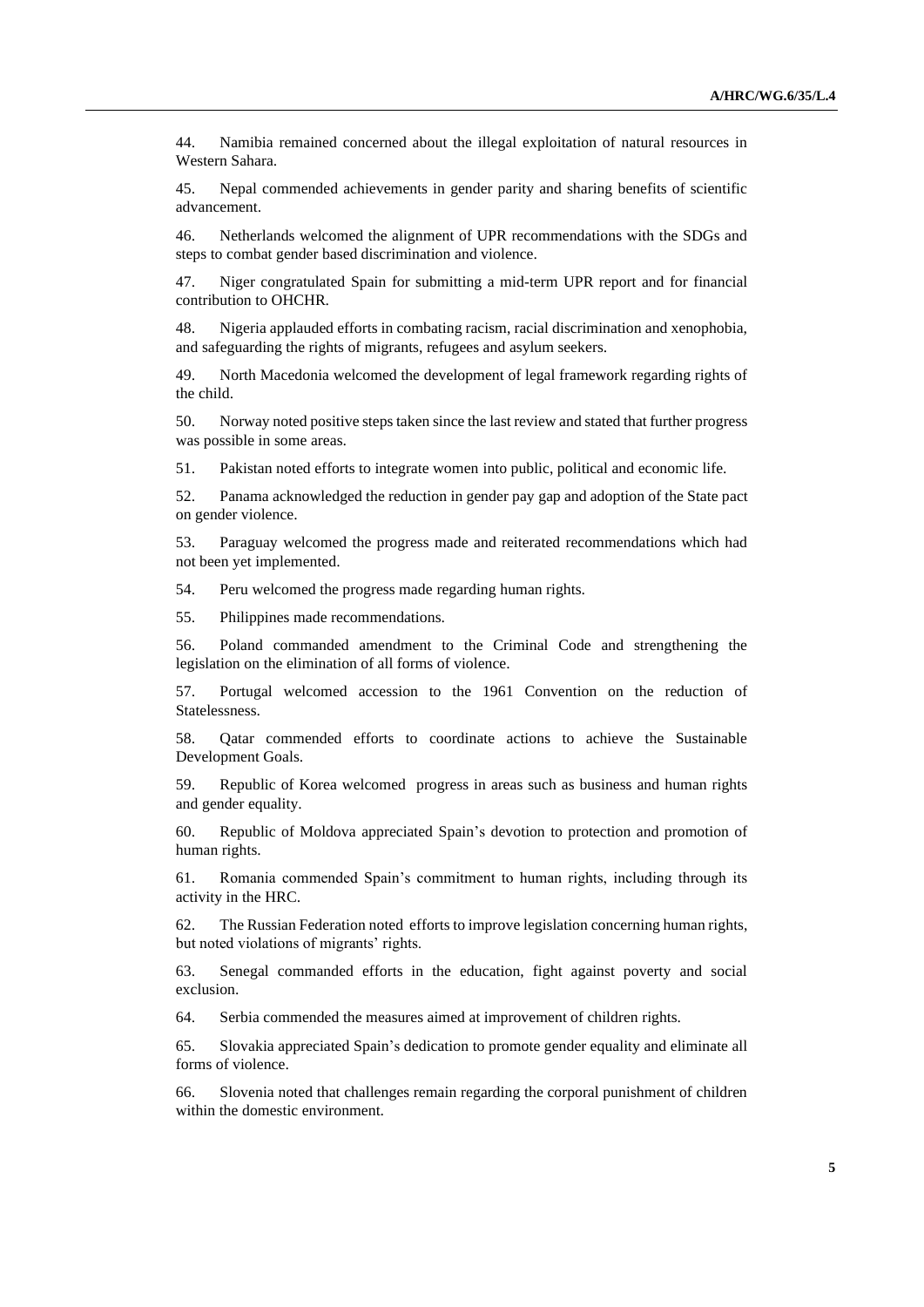67. Solomon Islands commended efforts and initiatives in meeting human rights commitments.

68. Somalia commended the adoption of laws modified the child and adolescent protection system.

69. Sri Lanka noted measures taken to promote gender equality, including equal pay.

70. State of Palestine welcome efforts to prevent violence and protect children and adolescents from any violence.

71. Sudan commended efforts to strengthen human rights, especially submitting periodic reports to the various treaty bodies.

72. Sweden encouraged Spain to continue combating human trafficking and ensure the rights to seek asylum.

73. Switzerland noted measures taken to ensure gender equality. It was concerned about some restrictions on the freedom of expression.

74. Thailand noted efforts to strengthen the cooperation in the area of migration.

75. Timor-Leste noted the efforts to promote and protect the rights of women.

76. Togo noted the adoption of a national action plan on business and human rights.

77. Tunisia valued the adoption of human rights legislation and institutional framework regarding anti-trafficking in persons.

78. Turkey noted efforts to combat discrimination and racism, and improve living conditions of migrants, refugees and asylum seekers.

79. Turkmenistan noted the second national human rights action plan and achievements in promoting the rights of children and persons with disabilities.

80. Ukraine noted improvements in various areas, including combating human trafficking, hate crimes and discrimination.

81. The United Kingdom noted steps taken to protect the rights of women and tackle gender-based violence.

82. The United States commended Spain for its continued commitment to protect human rights.

83. Uruguay encouraged Spain to adopt legislation to guarantee the rights of minorities, especially migrants.

84. Spain indicated that the Second National Human Rights Plan, had been delayed because of the previously stated political circumstances. However, Spain remained a firm committed. The Plan was expected to include a coordination body and human rights indicators. Meanwhile, coordination on human rights international commitments had been assumed by the Human Rights Office of the Ministry of Foreign Affairs, European Union and Cooperation.

85. The Spanish legislation guaranteed the rights of migrants. Any decision on the ratification of the migrant workers Convention needs to be coordinated within the European Union. No European Union member State had yet ratified the Convention so far.

86. The procedures for expulsion, return and refusal of entry were carried out with full respect of Spain's legal system, including the Conventions that Spain had ratified. The Asylum Act set out that applicants for international protection shall be provided with necessary social, legal and medical services, which also applied in Ceuta and Melilla. The number of asylum seekers had multiplied more than twentyfold from 2014 to 2019.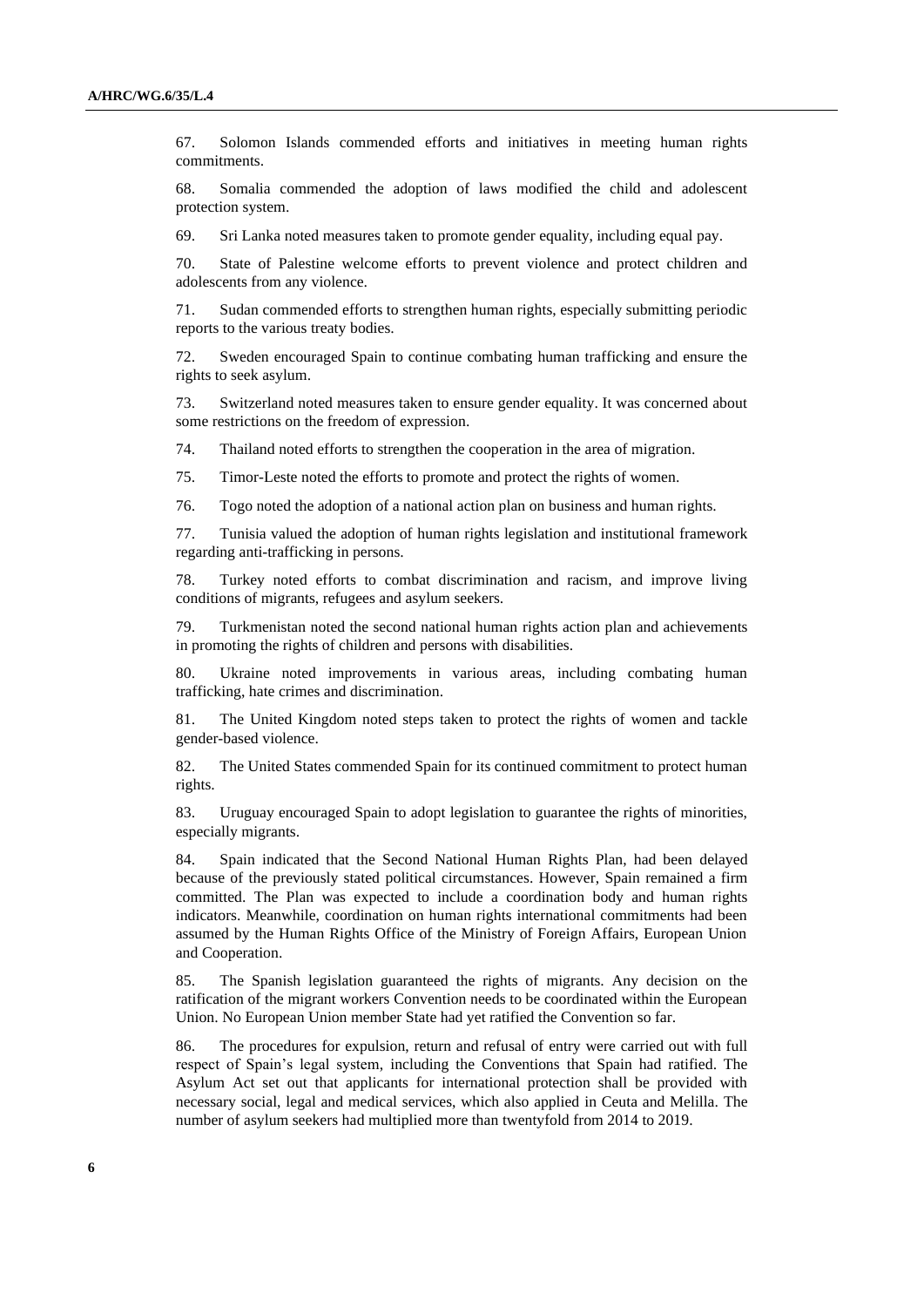87. Regarding solitary confinement, Spain's prison system allowed for such treatment only for the most serious offences and limited to 14 days. If solitary confinement is to exceed this period, because of the consecutive enforcement of several sanctions, it must be approved by the Prison Supervision Court. In addition, any allegation of torture was immediately recorded and gives rise to an investigation by the internal police inspection units and it could also result in a judicial procedure.

88. The 1983 Organic Law on the Right of Assembly guaranteed the right to demonstrate. The minimum notification periods were very short, so that almost spontaneous demonstrations were possible. The police can only intervene in a public assembly when it is no longer peaceful, endangering the physical integrity of people or things.

89. The final version of the Organic Law on the Protection of Citizens' Security replaced generic terms, such as security of citizens or public order, with factual descriptions to better settle the limits of police action. Spain had few laws governing freedom of expression, which favors a broad and free exercise of this right. In 40 years, Spain has only been condemned in 8 cases regarding freedom of expression by the European Court of Human Rights.

90. Regarding gender-based violence, the Royal Decree-Law of 2018 extended coverage to the greatest possible number of women, thus improving the legal assistance of victims. In recent years, the legislative framework for expanding measures for victims of gender-based violence had been strengthened.

91. Venezuela highlighted the ratification of the Convention on the Reduction of Statelessness.

92. Viet Nam noted the adoption of laws to ensure equal access to health care to foreigners and gender equality.

93. Afghanistan noted efforts to improve participation of women in political life and decision-making positions and combat gender-based violence.

94. Albania encouraged Spain to implement its plan on rights of children and adolescents for 2019–2023.

95. Egypt welcomed the establishment of the national office to combat hate crime, and reducing school dropout.

96. Angola noted efforts to combat gender-based violence and protect the rights of persons with disabilities.

97. Argentina congratulated Spain for hosting the third International Conference on safe schools in May 2019.

98. Armenia noted efforts to combat hate crime and racial discrimination, and protect the rights of victims of historical injustices.

99. Australia acknowledged efforts to combat discrimination based on gender, sexual orientation or gender identity.

100. Austria encouraged Spain to continue its cooperation with civil society in the followup of the review.

101. Bahamas commended the National Covenant on Combating Gender-based Violence and the Strategic Framework for Energy and Climate.

102. Bahrain commended efforts in addressing violence against women and measures taken to ensure freedom of religion.

103. Bangladesh welcomed efforts to promote gender equality and highlighted the increasing percentage of women in Congress.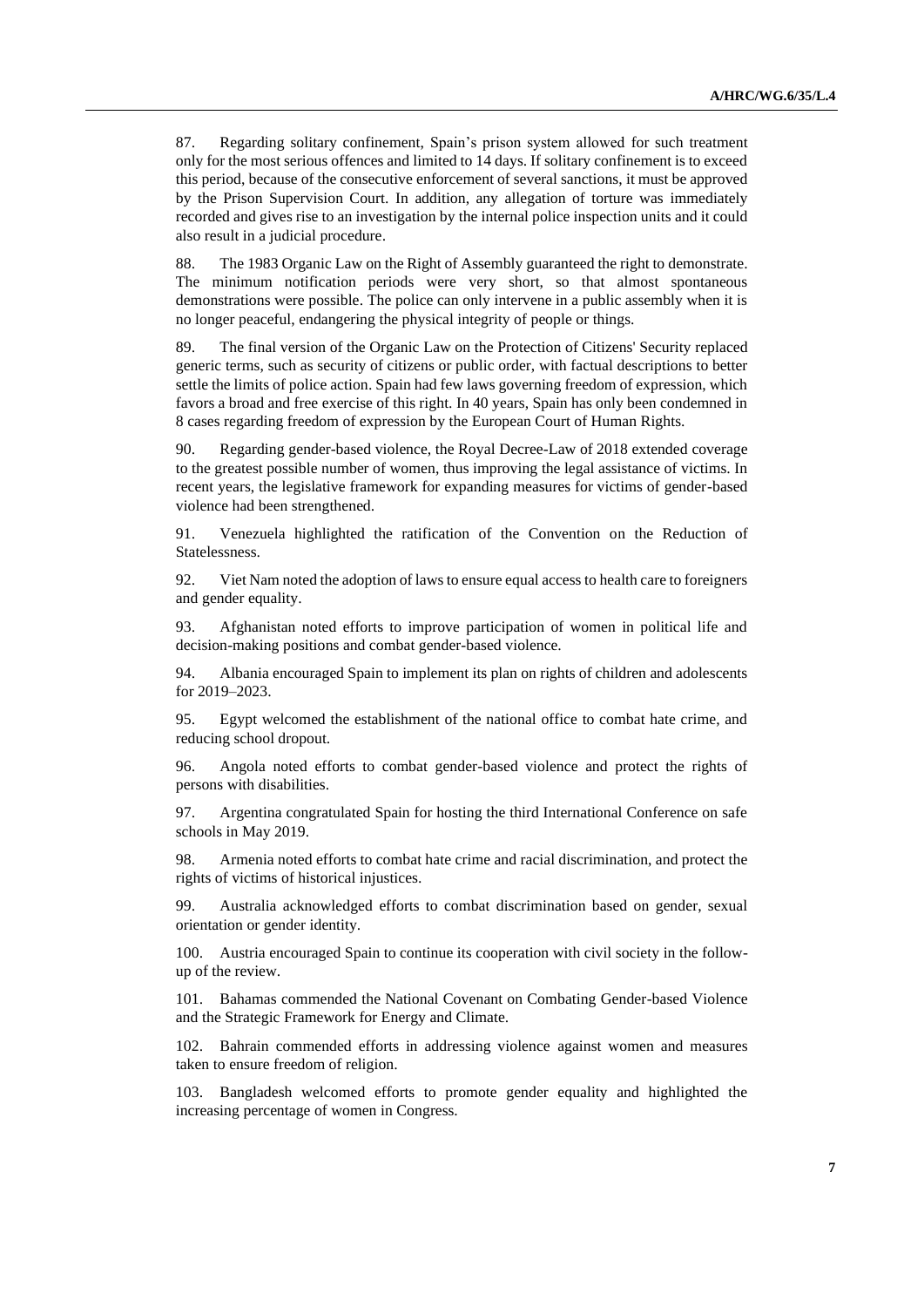104. Belarus noted the second national human rights action plan and nation plan on gender equality.

105. Belgium congratulated Spain for progress made since its previous UPR but noted that new challenges have arisen.

106. Bosnia and Herzegovina welcomed Spain's active participation in the Council and efforts to follow up UPR recommendations.

Brazil commended family protection policies and encouraged the training of law enforcement officers regarding violence against women.

108. Bulgaria welcomed the adoption of the Royal Decree-Law of 2018 that guarantees universal health care.

109. Burkina Faso encouraged Spain to abolish all forms of detention of migrants and asylum seekers.

110. Cabo Verde commended the creation of the Directorate General for Equal Treatment and Diversity.

111. Cambodia praised legal measures to combat gender-based violence, racism, xenophobia and trafficking in persons.

112. Canada welcomed actions to strengthen the protection of human rights since its last UPR.

113. Chile celebrated the Law on Historical Memory and other actions to foster transitional justice processes.

114. China noted efforts to combat poverty and social exclusion, increase employment and promote gender equality.

115. Colombia highlighted the creation of a Truth Commission and the National Action Plan on Business and Human Rights.

116. Comoros welcomed Spain's standing invitation to all Special Procedures.

117. Congo commended cooperation with international human rights institutions.

118. Costa Rica welcomed the adoption of the National Action Plan on Business and Human Rights.

119. Côte d'Ivoire welcomed the introduction of the Public Safety Law and the introduction of the principles of proportionality and non-discrimination during identity checks.

120. Croatia commended Spain's commitment to non-discrimination on the basis of gender.

121. Cuba noted the update of Spain's regulatory framework and its development of human rights instruments and practices.

122. Cyprus commended Spain for restoring universal public healthcare and congratulated it for hosting COP 25.

123. Czechia supported Spain's efforts in the area of prevention of violence against women.

124. Denmark commended Spain for its National Action Plan on Business and Human Rights.

125. Djibouti welcomed ratification of regional and international instruments, and its efforts to empower women.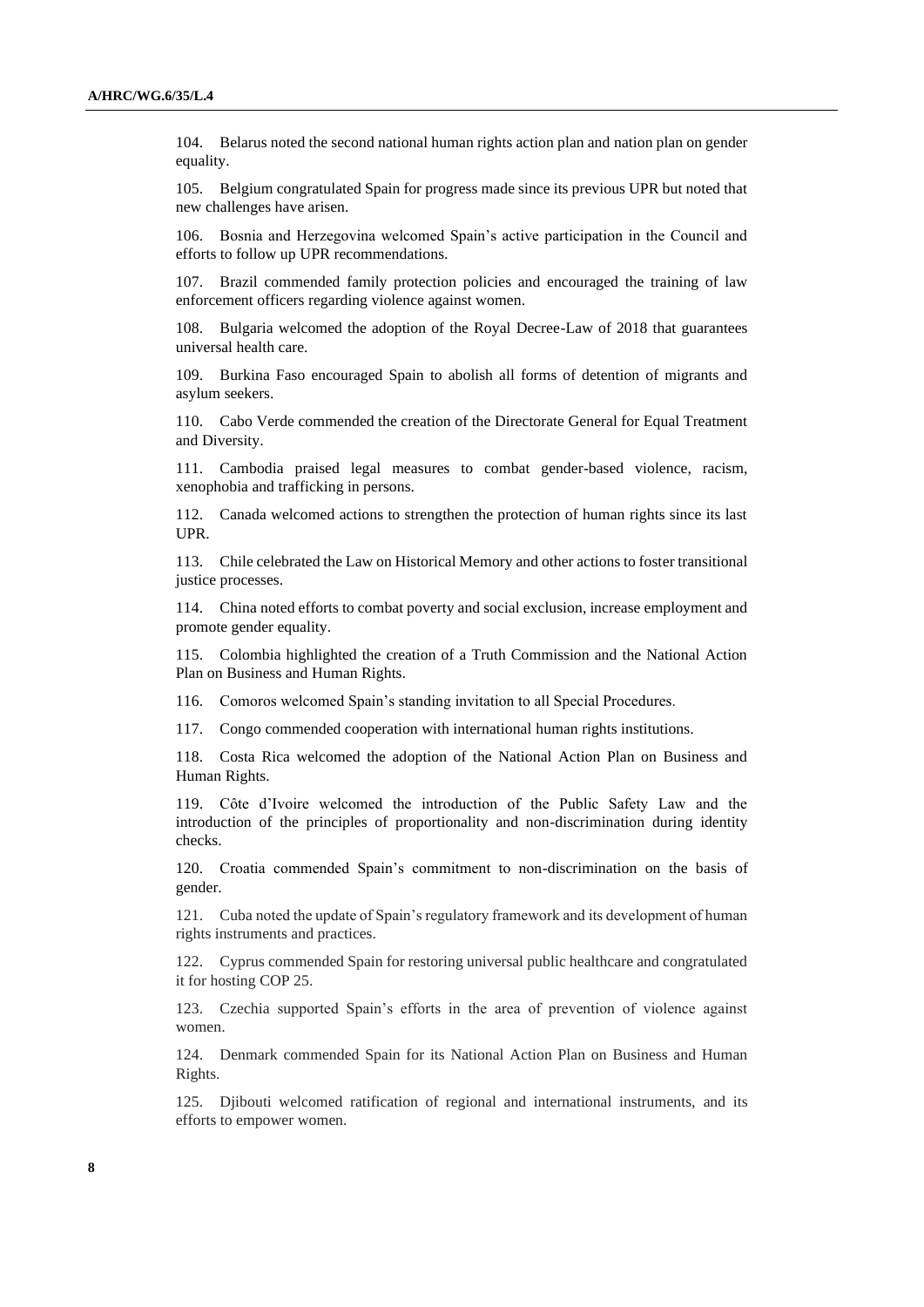126. Dominican Republic acknowledged legislative adjustments to combat racial discrimination and xenophobia.

127. Ecuador acknowledged adoption of plans and legislation regarding women's rights, persons with disabilities and the 2030 Agenda.

128. Algeria welcomed adopting the action plan on business and human rights, and legislative measures protecting women from violence.

129. Fiji welcomed actions to combat climate change, including the National Climate Change Adaptation Plan.

130. France welcomed progress on gender equality, children's rights and migration.

131. Gabon welcomed cooperation with OHCHR and the HRC mechanisms.

132. Georgia appreciated legislative measures aimed at protecting and empowering women.

133. Germany remains concerned about Spain's asylum system and its potentially broad interpretation of "public security and order".

134. Ghana commended the establishment of the National Human Rights Bureau of the National Police.

135. Greece commended efforts in combatting all forms of intolerance.

136. Haiti recognized efforts to improve the human rights situation in Spain's territory and abroad.

137. Honduras welcomed the entry into force of the Convention to Reduce Cases of Statelessness.

138. Iceland welcomed Spain's engagement with human rights and the steps outlined in the national report.

139. India welcomed progress under the National Strategy for the Social Inclusion of the Gypsy Population.

140. Indonesia commended Spain's strides made in ensuring a high percentage of women representation in politics.

141. Regarding sexual violence against women, Spain indicated that a preliminary draft law to amend the Criminal Code was currently under way, in order to reinforce the protection of liberty and sexual integrity.

142. Regarding professional training to legal professionals, the Royal Decree-Law of 2018 included a specialized training on gender-based violence into the career systems for Judges and Prosecutors.

143. The Government was working in a new Strategic Plan for Equal Opportunities. Moreover, a Royal-Decree Law of 2019, reinforced the right to equal pay and was a noteworthy step towards full equality of treatment and opportunities for men and women in work and employment.

144. As other achievement since 2015, a Law raised the age of sexual consent to 16 years, strengthened the punishment of child pornography and reinforced protection against abuse on the Internet. Spain was currently working on a draft bill for the comprehensive protection of children from violence. Moreover, a Deputy Ombudsman coordinates cases concerning the rights of the child within the Office of the Ombudsman.

145. Different measures had been taken to improve the situation of unaccompanied minors. Among other reforms, Spain was working in amending the age assessment procedure.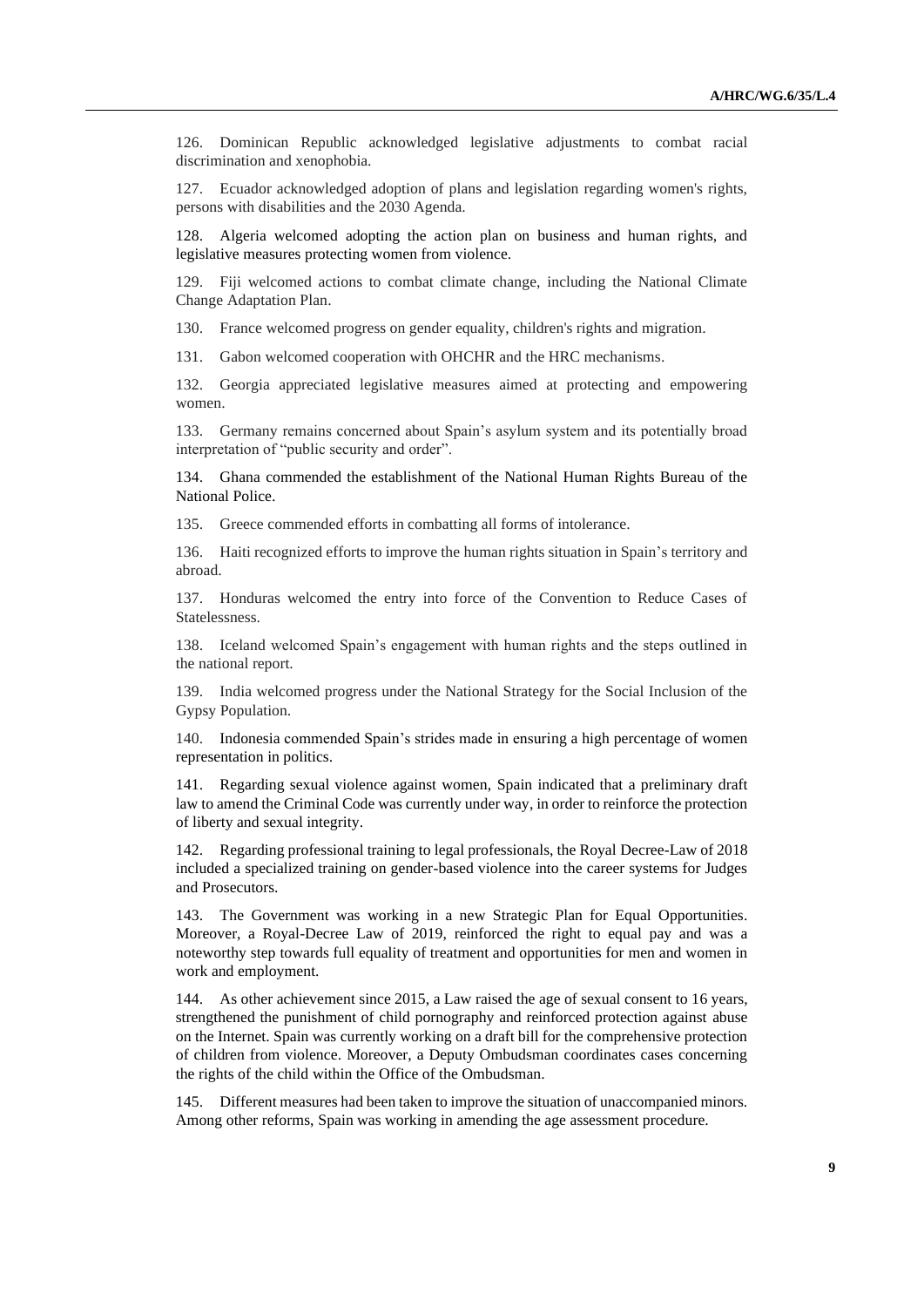146. The creation in 2018 of the post of High Commissioner for the Fight against Child Poverty was highlighted, and the allowance for dependent children, which was increased by 17% in 2019. There were also plans for developing a National Strategy for the Prevention and Fight against Poverty and Social Exclusion for the years 2019 to 2023.

147. Regarding the fight against racial discrimination, xenophobia and other forms of intolerance, the draft Law on Equal Treatment and Non-Discrimination will be resubmitted to the new legislature. Spain named the measures adopted to improve the situation of Roma and to address demands of Afro descendent people and emphasized that there is no racial profiling in Spain.

148. Regarding housing, the Royal Decree of March 2019 had improved coordination with social services to protect persons in vulnerable situations in the context of the enforcement of eviction orders. Moreover, in 2015 the Social Fund for Housing was created to provide rented dwellings to those evicted due to non-payment of a mortgage loan. and the State Housing Plan 2018–2021 included a rent-support programme.

149. Spain concluded by reiterating its commitment to UPR, and, more generally, to UN human rights bodies, whose independence and credibility must be guaranteed.

## **II. Conclusions and/or recommendations**

**150. The response of Spain to the following recommendations will be included in the outcome report adopted by the Human Rights Council at its forty-forth session.**

150.1 **Take complete action to implement the recommendations accepted by Spain during the Second Universal periodic Review (Somalia);**

150.2 **Ratify the International Convention on the Protection of the Rights of All Migrant Workers and their Families (Bangladesh); (Comoros); (Honduras); (Lesotho); (Senegal); (Sri Lanka)/ Ratify the International Convention on the Rights of All Migrant Workers and Their Families, as previously recommended (Turkey)/ Ratify the International Convention on the Protection of the Rights of All Migrant Workers and Members of Their Families, and advance with them in the goals of SDGs 8,10 and 16 (Paraguay);**

150.3 **Consider the ratification of the International Convention on the Protection of All Migrants and Members of their Families (Indonesia), (Philippines)/ Consider acceding to the International Convention on the Protection of the Rights of All Migrant Workers and Members of Their Families (ICRMW) (Egypt)/ Explore the possibility to ratify the International Convention on the Protection of the Rights of All Migrant Workers and Members of Their Families (Niger), Envisage ratifying the International Convention on the Protection of the Rights of All Migrant Workers and Members of Their Families (Djibouti)/ Work to enable the ratification of the International Convention on the Protection of the Rights of All Migrant Workers and their Families (Cabo Verde);**

150.4 **Establish a permanent National Mechanism for the Implementation of Reports and Follow-up Recommendations of the Human Rights Mechanisms, within the framework of SDGs 16 and 17 (Paraguay);**

150.5 **Set up a monitoring system to ensure follow-up and respect for the recommendations made by the treaty bodies and mechanisms of the Human Rights Council (Haiti);**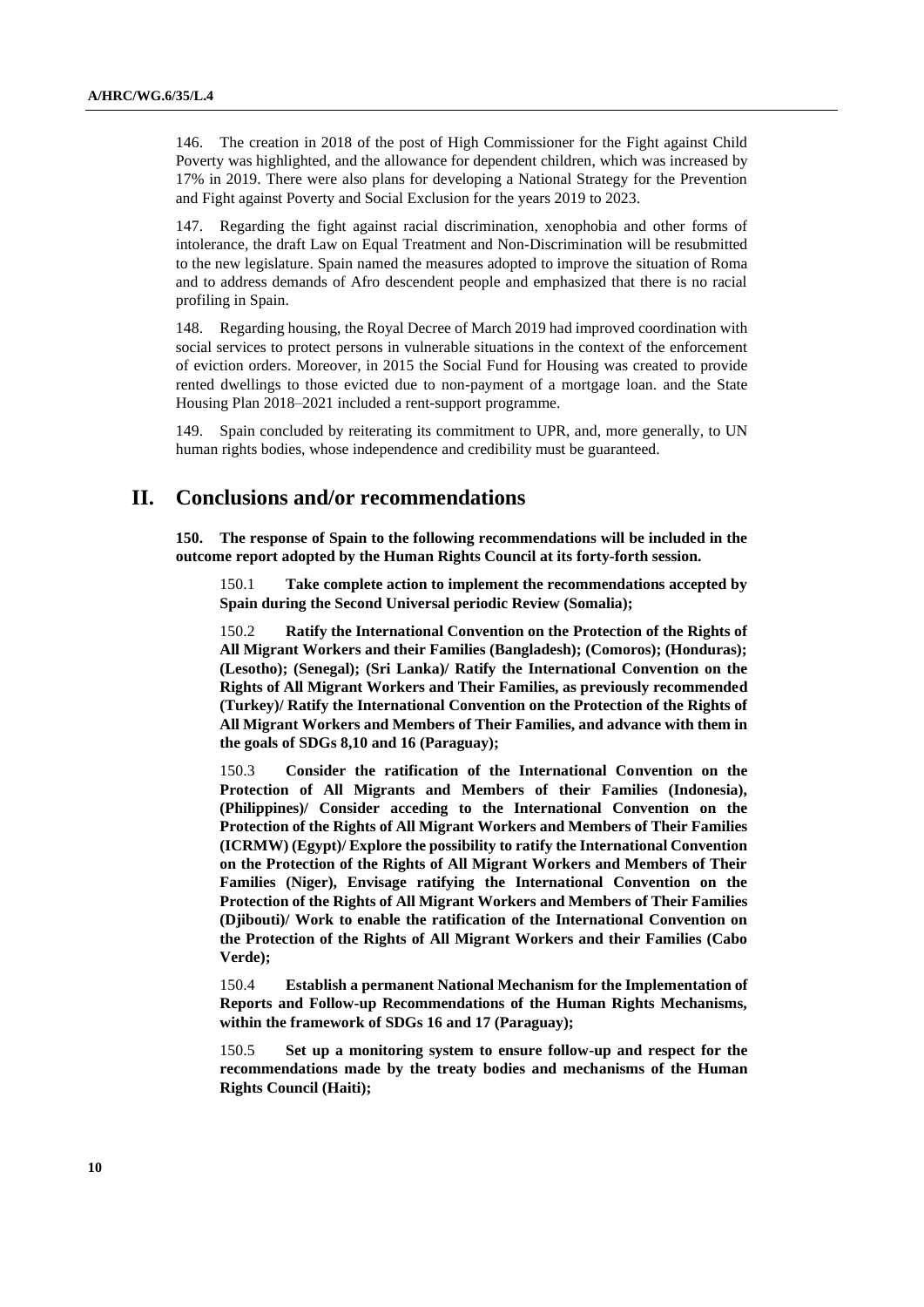150.6 **Further strengthen effective collaboration with the human rights treaty bodies periodically reporting the implementation of relevant documents (Turkmenistan);**

150.7 **Adopt an open, merit-based process when selecting national candidates for UN Treaty Body elections (United Kingdom of Great Britain and Northern Ireland);**

150.8 **Pay particular attention to the recommendations made to Spain by the Working Group of Experts on People of African Descent. (Congo);**

150.9 **Initiate a constructive dialogue between the new government and the Catalan people and its institutions (Bolivarian Republic of Venezuela);**

150.10 **Ensure that a human rights approach is reflected in the Government's 2020 submission of the reviewed Nationally Determined Contributions (Fiji);**

150.11 **Expedite the finalization of consultations to prepare the second National Human Rights Plan (Georgia);**

150.12 **Complete the development of its second National Human Rights Plan (Greece);**

150.13 **Promptly adopt the second National Human Rights Plan, which will undoubtedly strengthen the institutional and normative machinery for the protection and promotion of human rights (Mauritania);**

150.14 **Conclude work on its second National Human Rights Plan, building on the Council of Minister's adoption of the preliminary report on the development of the Plan in December 2018 (Ireland);**

150.15 **Continue efforts in the preparation of the second National Plan for Human Rights (Qatar);** 

150.16 **Adopt the second National Human Rights Plan (Republic of Moldova);**

150.17 **Consider accelerating the conclusion of the Second National Human Rights Plan (Cambodia);**

150.18 **Continue implementing measures enshrined in the Action Plan for the implementation of the SDGs and the 2030 Agenda (Dominican Republic);**

150.19 **Reopen the Office of the Ombudsman for Children in Madrid and strengthen the capacity of the national Office of the Ombudsman to address complaints made by children, echoing the call made by the Committee on the Rights of the Child to increase the level of investment in children (Ireland);**

150.20 **Reopen the Office of the Ombudsman for Children and take action against all forms of child abuse (Republic of Moldova);**

150.21 **Reconsider possibility of constituting a dedicated Office of the Ombudsman for Children (Poland);**

150.22 **Strengthen the capacity of the Ombudsman's Office in order to adequately respond to children's complaints (Slovenia);**

150.23 **Bring the Catalonian legislation on places of worship in conformity with the international human rights law (Pakistan);**

150.24 **Pursue efforts to combat all forms of discrimination against vulnerable groups such as people with disabilities, migrants, refugees and people of African**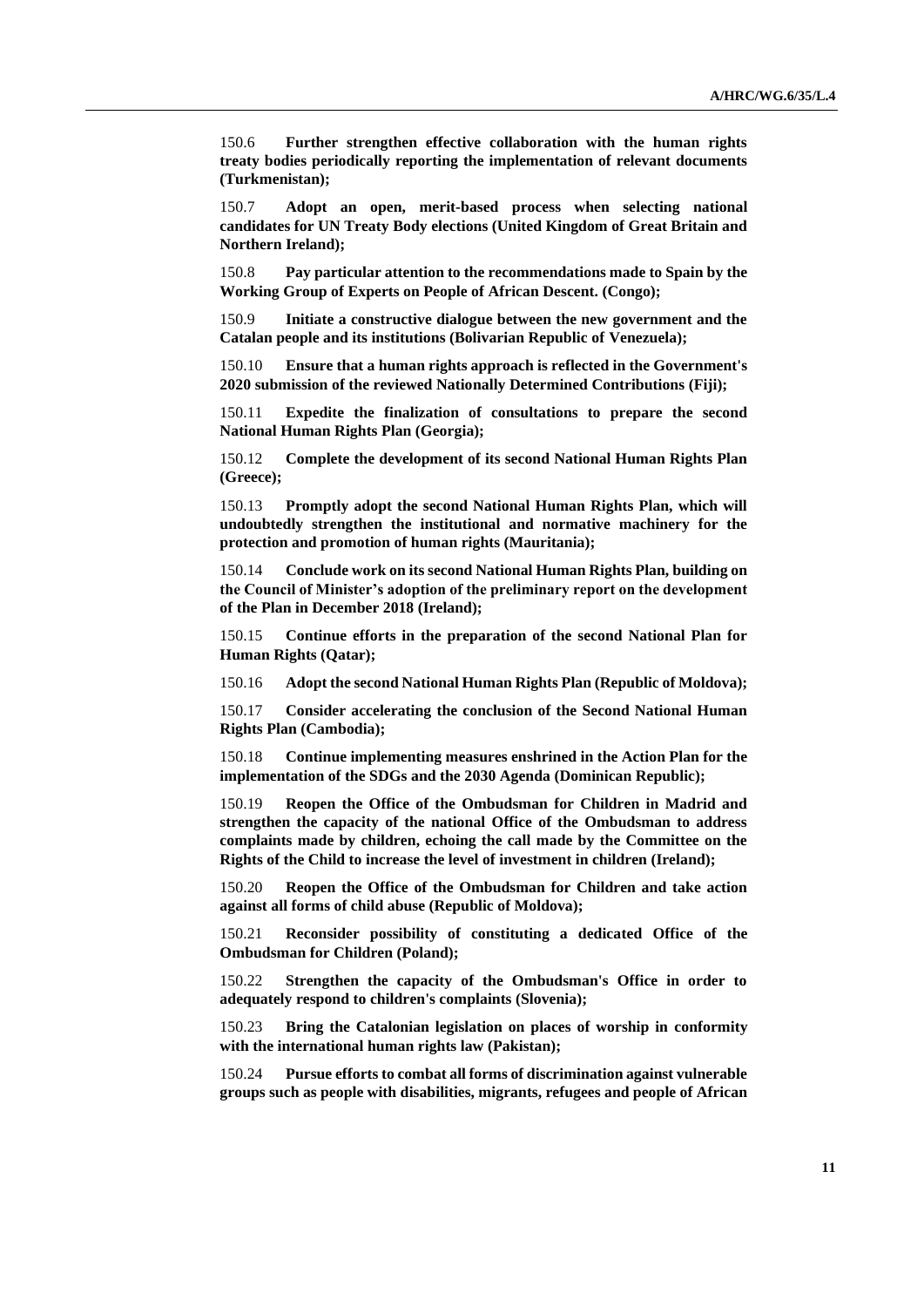**descent, particularly with regard to access to employment, housing, healthcare (Gabon);**

150.25 **Approve a Comprehensive Law for Equal Treatment and Non-Discrimination (Honduras);**

150.26 **Take further measures in tackling racism and intolerance, in particular xenophobia and Islamophobia, including through collaborative efforts with other States (Indonesia);**

150.27 **Strengthen measures to address all forms of discrimination against minorities including by furnishing the Council for the Elimination of Racial and Ethnic Discrimination with adequate resources to enable it to execute its mandate effectively and independently (Malaysia);**

150.28 **Ensure the allocation of adequate financial resources for programs on combating racial discrimination (Philippines);**

150.29 **Operationalise the work of the Council on the Elimination of Racial Discrimination (Jordan);**

150.30 **Combat ongoing de facto discrimination against certain groups (Jordan);**

150.31 **Exert further steps to promote tolerance and non-discrimination (Armenia);**

150.32 **Continue to combat racism, racial discrimination, xenophobia and other forms of intolerance (Bosnia and Herzegovina);**

150.33 **Guarantee in law and in practice the non-discrimination of people of immigrant background in all sectors (Burkina Faso);**

150.34 **Continue the measures to combat acts of racial discrimination to better guarantee the rights of minority groups (China);**

150.35 **Continue to make multisectoral efforts to ensure non-discrimination by providing assistance and protection to victims (Colombia);**

150.36 **Provide the Council for the Elimination of Racial or Ethnic Discrimination with the necessary financial resources so that it can discharge its mandate effectively and independently (Costa Rica);**

150.37 **Continue efforts to combat discrimination (Cyprus);**

150.38 **Take effective measures to combat all forms of discrimination, and specifically racial discrimination against people of African descent (Djibouti);**

150.39 **Adopt precise and specific laws against all forms of discrimination, in particular ethnic and racial discrimination (Comoros);**

150.40 **Redouble efforts on combating the elimination of all forms of discrimination against hate speech, xenophobia and racial discrimination (Islamic Republic of Iran);**

150.41 **Continue efforts to combat hate crime and put measures in place to ensure an end to ethic and racial profiling and all forms of racial discrimination (Ghana);**

150.42 **Adopt a comprehensive law against hate crimes, which provided for assistance, protection and restitution to the victims (Pakistan);**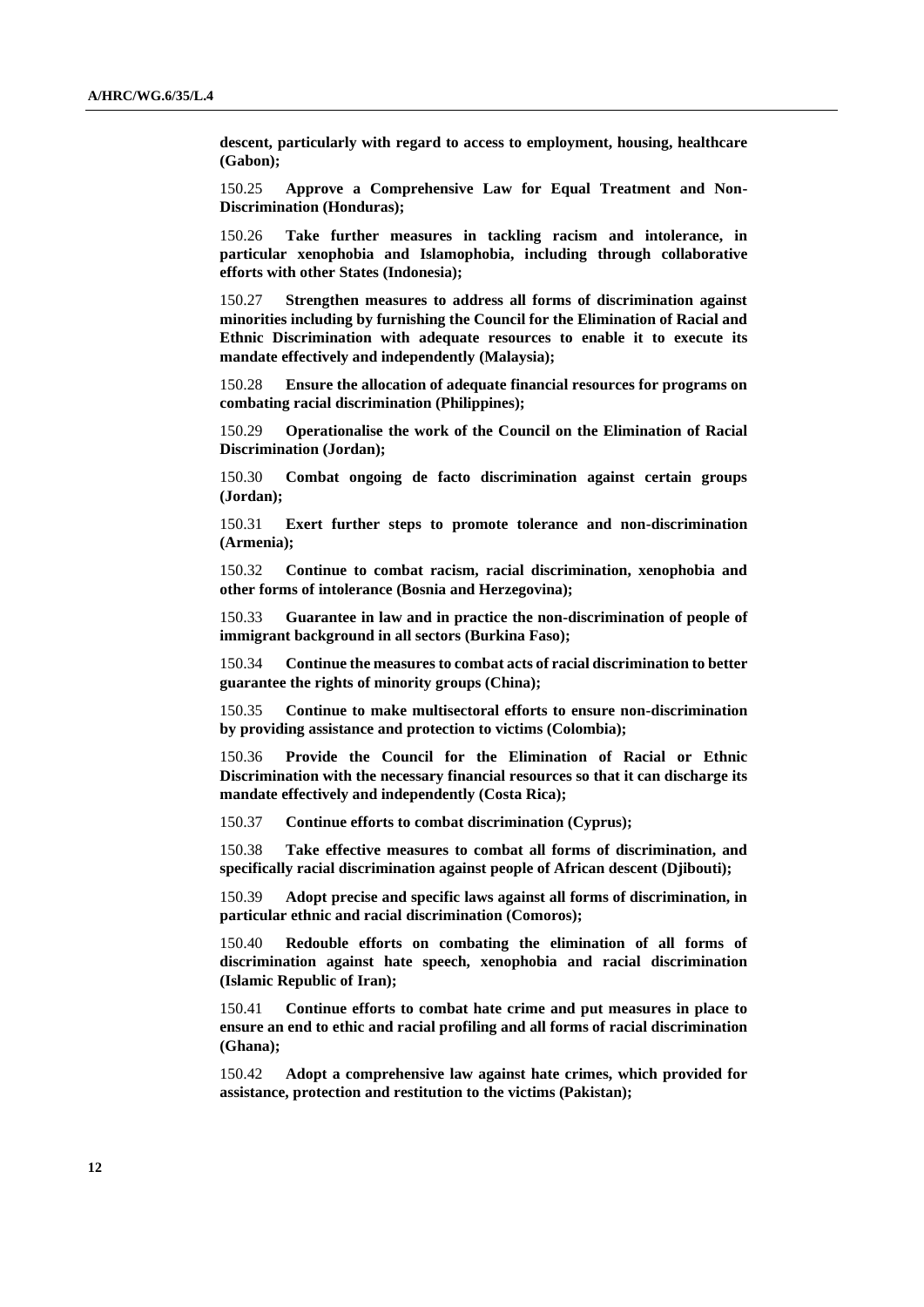150.43 **Develop legislation and policies to punish and prevent hate crimes and discrimination as well as promote the respect of diversity in the society (Thailand);**

150.44 **Continue the efforts made to combat hate speech and racism against foreigners (Tunisia);**

150.45 **Prevent, investigate, and prosecute hate crimes, including those motivated by the victim's religion or belief, and devote additional resources to understanding the problem of harassment and violence motivated by xenophobia or the victim's religion or belief (United States of America);**

150.46 **Adopt anti-hate legislation (Jordan);**

150.47 **Adopt more measures to combat hate speech, xenophobia and racial discrimination (Egypt);**

150.48 **Adopt a general law on non-discrimination, including combating racism (Côte d'Ivoire);**

150.49 **Incorporate into legislation measures to ban racial profiling in security policies, including the elimination of identity checks based on ethnic and racial profiling (Mexico);**

150.50 **Take effective measures to put an end to identity checks based on ethnic and racial profiling (Slovakia);**

150.51 **Specifically prohibit the use of identity checks based on ethnic and racial profiles, and consider adopting a law on non-discrimination (Ecuador);**

150.52 **Continue legislative initiatives on amending the requirements for registering a change of sex and on combating discrimination on grounds of sexual orientation, gender identity or expression and sexual characteristics (Iceland);**

150.53 **Launch awareness-rasing and media campaigns aimed at effectively fighting negative stereotypes about the gypsy population, persons of African descent, persons with disabilities, migrants, refugees and asylum seekers (Panama);**

150.54 **Continue measures to prevent, reduce and combat pollution as part of the National Action Plan for Adaptation to Climate Change (Morocco);**

150.55 **Ensure that the development and implementation of its climate change adaptation and mitigation policies are gender responsive and disability-inclusive, consistent with the UNFCCC and Sendai Framework for Disaster Risk Reduction (Fiji);**

150.56 **Enact appropriate national legislation to ensure that Spanish individuals and corporations do not unlawfully participate in the taking of Western Sahara's resources (Namibia);**

150.57 **Refrain from engaging in any economic activities relating to the territory of Western Sahara that does not have the free, prior and informed consent of the people of Western Sahara (Namibia);**

150.58 **Ensure that its policies, legislation, regulations and enforcement measures effectively serves to prevent and address the heightened risk of business involvement in abuses in conflict situations, which includes situations of foreign occupation (State of Palestine);**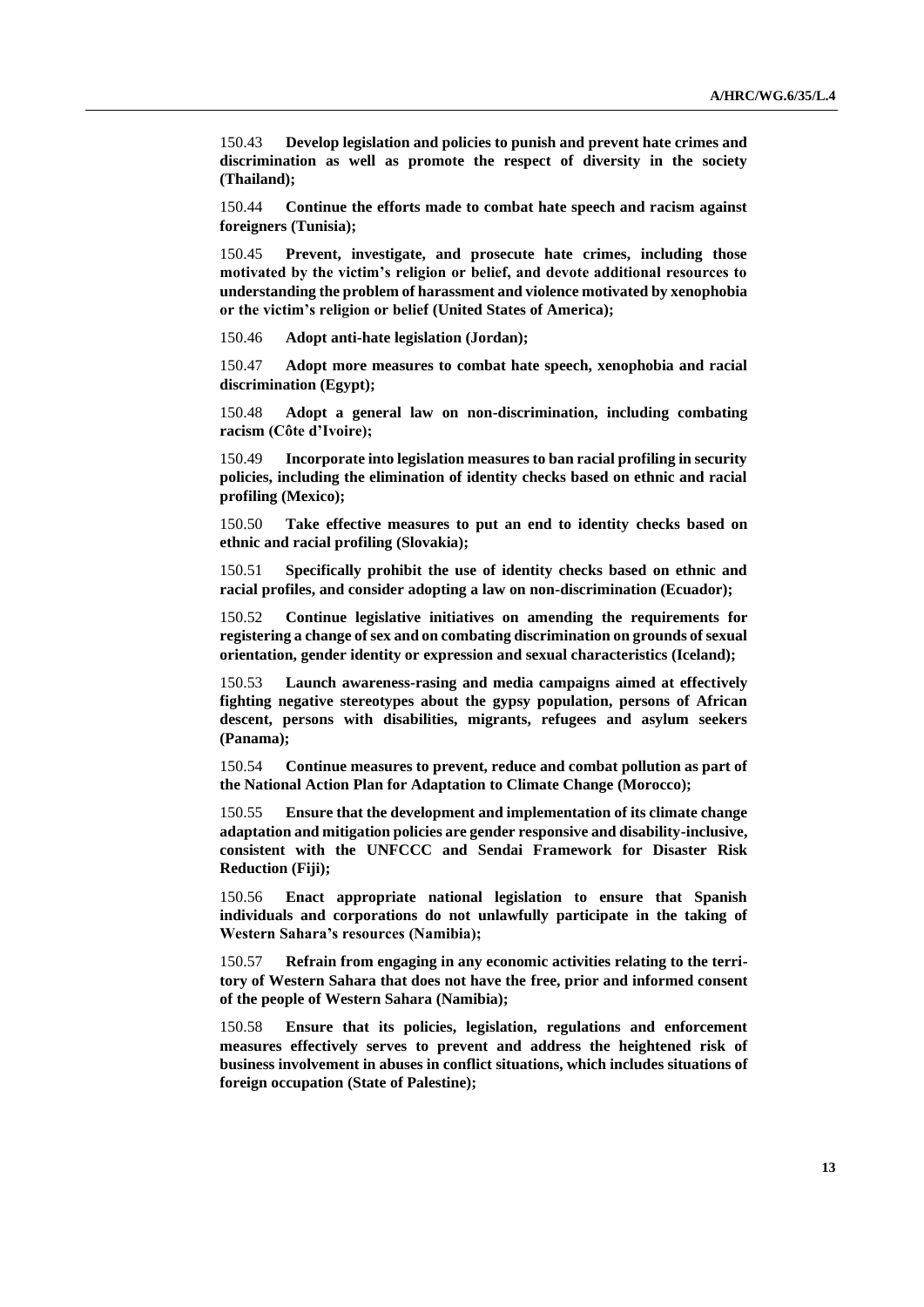150.59 **Ensure the full implementation of the UN Guiding Principles on Business and Human Rights in the context of the exploitation of Western Sahara's natural resources (Timor-Leste);**

150.60 **Refrain from engaging in any economic activities in or relating to the territory of Western Sahara that do not have the free, prior and informed consent of the people of the territory (Timor-Leste);**

150.61 **Abolish the incommunicado detention regime and prohibit solitary confinement of more than fifteen days (Luxembourg);**

150.62 **Introduce further safeguards in line with international human rights law to the incommunicado detention regime and ensure that this regime will not be applied to adolescents (Austria);**

150.63 **Harmonize the national legislation that covers torture and incommunicado detention with international standards (Czechia);**

150.64 **Bring the definition of torture and enforced disappearances fully in line with the Convention against Torture, ensure effective remedy for torture and ill-treatment and strengthen its framework to prosecute such crimes (Liechtenstein);**

150.65 **Consider reviewing the definition of torture and enforced disappearances to bring it in line with international instruments (Malta);**

150.66 **Ensure that all allegations of torture or other ill- treatment by the security forces are subject to a prompt, thorough and impartial investigation; that those suspected of involvement are prosecuted before civilian courts; and that victims receive adequate reparation (Netherlands);**

150.67 **Modify the content of article 174 of the Criminal Code in order to eliminate the distinction between serious and non-serious torture and harmonize it with international standards (Panama);**

150.68 **Provide the national preventive mechanism with sufficient financial resources, necessary for the full implementation of its mandate (Ukraine);**

150.69 **Adopt adequate legislative or judicial measures to criminalize enforced disappearance, in accordance with the provisions of the International Convention for the Protection of All Persons from Enforced Disappearances, and promote changes in the national system that allow the exhaustive and impartial investigation of enforced disappearances (Argentina);**

150.70 **Criminalize torture in its national legislation, in full compliance with article 1 of the Convention against Torture and Other Cruel, Inhuman or Degrading Treatment or Punishment (Chile);**

150.71 **Continue taking measures to solve the problem of overcrowding of Spanish prisons (Russian Federation);**

150.72 **Increase the number of specialized judges for children and ensure that the country has specialized juvenile courts and child-friendly procedures (Luxembourg);**

150.73 **Enhance the training of judges specialized in juvenile justice and their procedures, so that they take into account the needs of children and adolescents (Chile);**

150.74 **Establish juvenile's courts distinct from those of adults (Comoros);**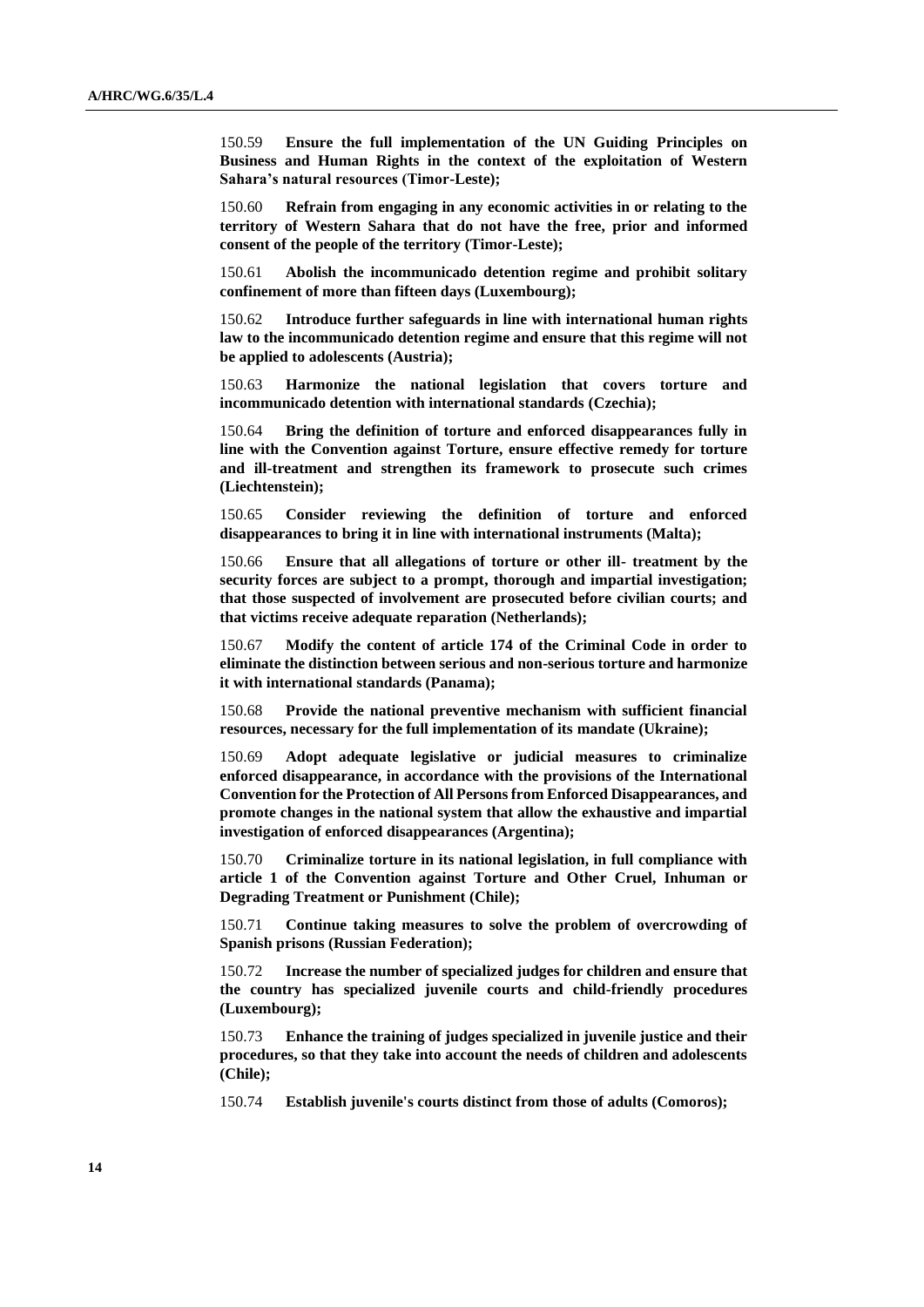150.75 **Guarantee the right to truth, justice and reparation for victims, ensuring the implementation of the Historical Memory Act (France);**

150.76 **Ensure the right to the truth, to justice and to reparation as well as the guarantee of non-repetition for all the victims of the civil war and of the dictatorship and investigate the crimes committed in accordance with international law (Switzerland);**

150.77 **Continue its efforts in the protection of the rights of the victims of historical injustices and prevention of such crimes in the future both at the national and international levels (Armenia);**

150.78 **Continue taking all relevant legislative and organisational measures on the Historical Memory Law, due to its high human value it carries (Lebanon);**

150.79 **Step up efforts to ensure better implementation of legislative measures to combat impunity and provide victims of violence against women and girls with immediate access to means of redress and protection (Poland);**

150.80 **Take steps to ensure the respect of the rights of freedom of expression as well as association (Ghana);**

150.81 **Ensure that the basic law on the protection of public services does not infringe on the freedom of expression and assembly (Iceland);**

150.82 **Ensure the full enjoyment of the right to freedom of expression and the right to peaceful assembly (Egypt);**

150.83 **Take all necessary measures to guarantee the right of peaceful assembly in line with its obligations under Art. 1 of the ICCPR (Belgium);**

150.84 **Guarantee freedom of expression and opinion by revising the Criminal Code to ensure that its crimes are in line with internationally recognized definitions (Belgium);**

150.85 **Review the laws pertaining to criminal offences of insulting the Crown and offending religious feelings, and review Organic Law 9/1983 and the Organic Law on Citizen Security with the objective of protecting the rights of freedom of expression and peaceful assembly (Canada);**

150.86 **Progress in the full recognition of the right to peaceful assembly, in accordance with the International Covenant on Civil and Political Rights (Colombia);**

150.87 **Ensure full respect for the right to freedom of peaceful assembly and association, to participation in public affairs and to freedom of expression, ensuring that all measures aimed at controlling protests and peaceful assemblies are in line with its international obligations (Costa Rica);**

150.88 **Ensure respect of the right of freedom of expression, in line with international and European standards (Cyprus);**

150.89 **Adopt measures to guarantee the exercise of freedom of expression, and peaceful association and assembly (Islamic Republic of Iran);**

150.90 **Ensure that the implementation of Articles 36.6 and 37.4 of the Public Security Act, as well as the implementation of Real Decreto-Ley 14/2019 do not counteract the right to civil protest (Germany);**

150.91 **Guarantee freedom of peaceful assembly and association, and ensure that in the context of public protests or demonstrations, government actions are**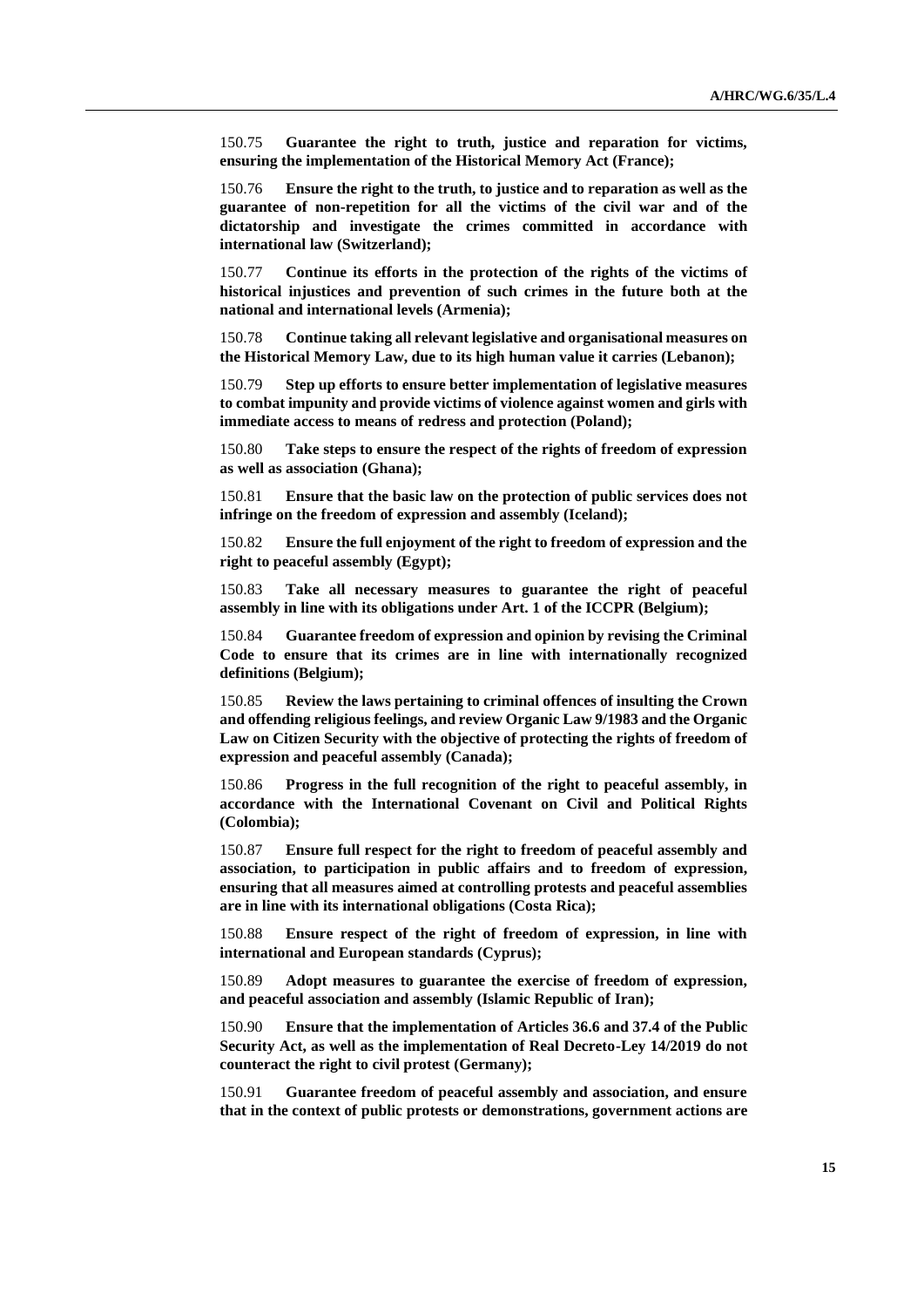**carried out with full respect for the international obligations of the State (Mexico);**

150.92 **Take further measures to ensure that the rights to freedom of expression and peaceful assembly are fully respected and effectively investigate all allegations of excessive use of force committed by the security forces (Italy);**

150.93 **Reform Organic law of 30 March 2015 on the protection of citizen's security and Organic law of 15 July 1983 on the right of assembly, and establish a code of conduct for law enforcement (Switzerland);**

150.94 **Ensure full employment of the rights to freedom of assembly and association and freedom of expression and that all measures are in conformity with international standards (Czechia);**

150.95 **Ensure the independent and effective investigations into cases of disproportionate actions of police officers against participants of public demonstrations. (Russian Federation);**

150.96 **Hold accountable those responsible for crimes against journalists or that otherwise undermine the enjoyment of freedom of expression, regardless of whether they are non-state or state actors (United States of America);**

150.97 **Decriminalize defamation and include it in the Civil Code, in accordance with international standards of necessity and proportionality with regard to restrictions on freedom of expression (Luxembourg);**

150.98 **Decriminalize defamation and place it within the civil code, in accordance with international standards of necessity and proportionality concerning restrictions on freedom of expression (Maldives);**

150.99 **Continue participating in the international electoral monitoring work (Lebanon);**

150.100 **Ensure freedom of religion or belief in Spain, both in law and in practice, to members of religious minorities, with a view to realizing the right to social security for all including protestant ministers who do not have access to the pension system (Haiti);**

150.101 **Ensure the freedom of religion or belief in Spain, both in law and in practice, for adherents of all religions, and root out all cases of religious discrimination in laws against members of religious minorities (Solomon Islands);**

150.102 **Continue the positive steps ensuring freedom of religion and the protection of ethnic minorities (Bahrain);**

150.103 **Ensure the freedom of religion or belief rooting out all causes of religious discrimination against members of religious minorities, both in law and in practice (Bangladesh);**

150.104 **Take all necessary measures, including legislative, to ensure the protection of women human rights defenders from violence and stigmatisation (Australia);**

150.105 **Increase efforts to reduce the phenomenon of trafficking in persons (Iraq);**

150.106 **Adopt legislative measures for criminalization of procuring in general, as well as the use of sexual services, with the knowledge that the person providing them may be a victim of trafficking (North Macedonia);**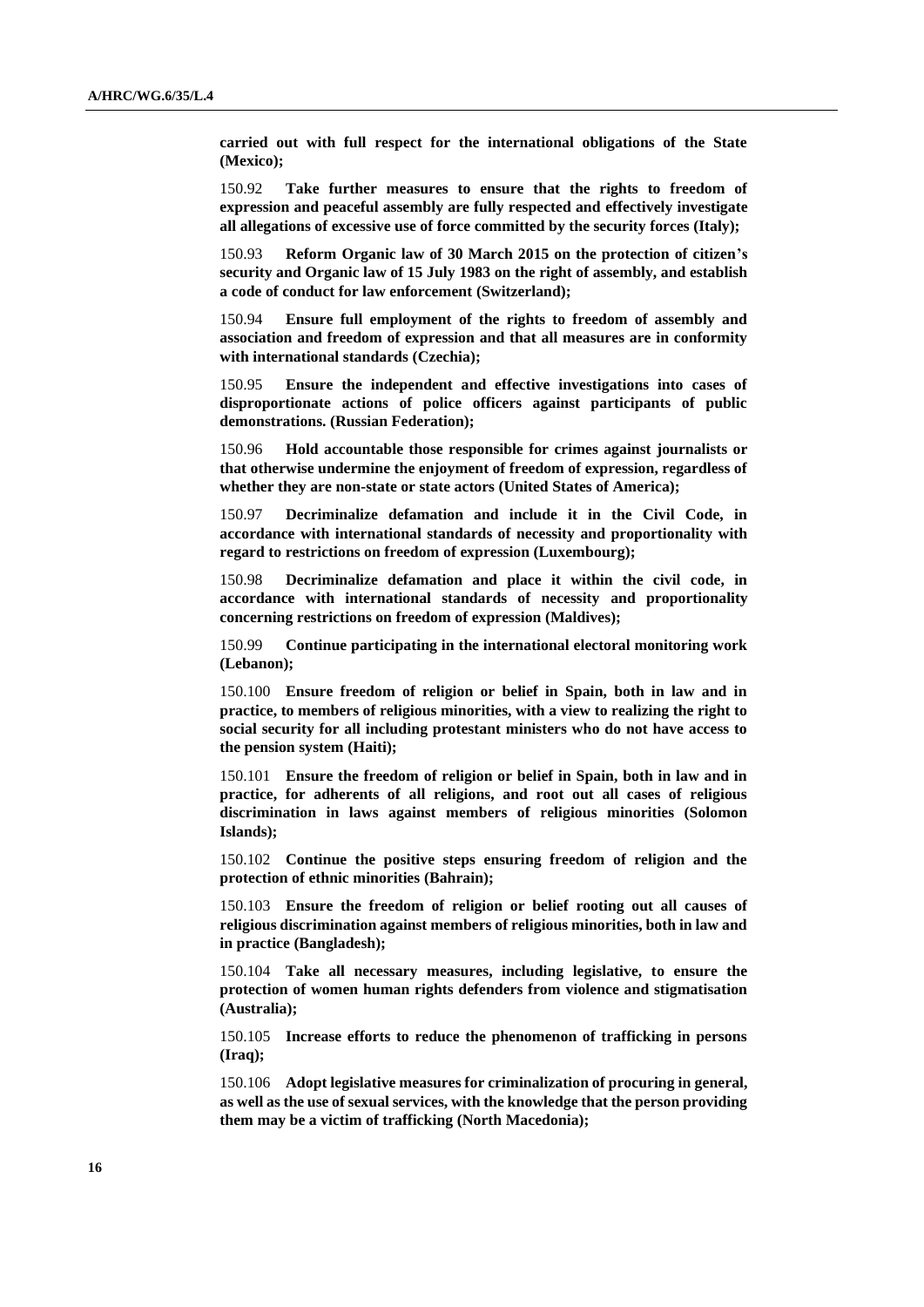150.107 **Heighten awareness and step up training for duty bearers to allow better identification of instances of trafficking in persons (Philippines);**

150.108 **Further take all necessary measures in order to prevent and combat trafficking in human beings, especially women and girls (Republic of Moldova);**

150.109 **Continue the efforts to develop a strategic plan coordinated by the Centre for Intelligence on Terrorism and Organized Crime to combat trafficking in persons (Romania);**

150.110 **Develop and implement strategies to combat all forms of trafficking and servitude and strengthen the protection of women victims of trafficking (Togo);**

150.111 **Develop and implement a national action plan adequately addressing all forms of human trafficking, as outlined in the 2018 report of the Group of Experts on Action against Trafficking in Human Beings (United Kingdom of Great Britain and Northern Ireland);**

150.112 **Implement a new plan to address trafficking for sexual exploitation, which includes continuing work to ensure prosecution of traffickers as well as training authorities to identify and support victims (Australia);**

150.113 **Continue strengthening efforts to combat trafficking in persons and anaemia and early school dropout (Lebanon);**

150.114 **Consider adopting an action plan to combat human trafficking for the purposes of labor and sexual exploitation, especially of women and girls (Brazil);**

150.115 **Strengthen efforts aimed at fighting trafficking in human beings and contributing to European and international cooperation with regard to the fight against trafficking for labour exploitation (Bulgaria);**

150.116 **Continue improving combating of trafficking in person and adopt a comprehensive legislation covering all forms of trafficking and servitude, prosecuting and punishing those responsible and providing comprehensive redress for victims (Liechtenstein);**

150.117 **Adopt a Comprehensive Law that contemplates all forms of trafficking and servitude and adopt and implement the Strategic Plan for Trafficking in Human Beings, according to SDG 5, 8 and 16 (Paraguay);**

150.118 **Take measures to prevent and combat human trafficking and sexual exploitation, including by reducing demand and ensuring legislation that enables a systematic prosecution of these offences (Sweden);**

150.119 **Introduce comprehensive legislation to curb all forms of trafficking with focus on redress for victims (Malaysia);**

150.120 **Continue measures to combat trafficking in persons while safeguarding victims' right to justice (Nepal);**

150.121 **Continue efforts in combatting trafficking in persons while ensuring the protection of the rights of its victims (Nigeria);**

150.122 **Continue efforts to fight trafficking in persons, from investigation, prosecution and punishment for acts of trafficking, to redress for victims (Albania);**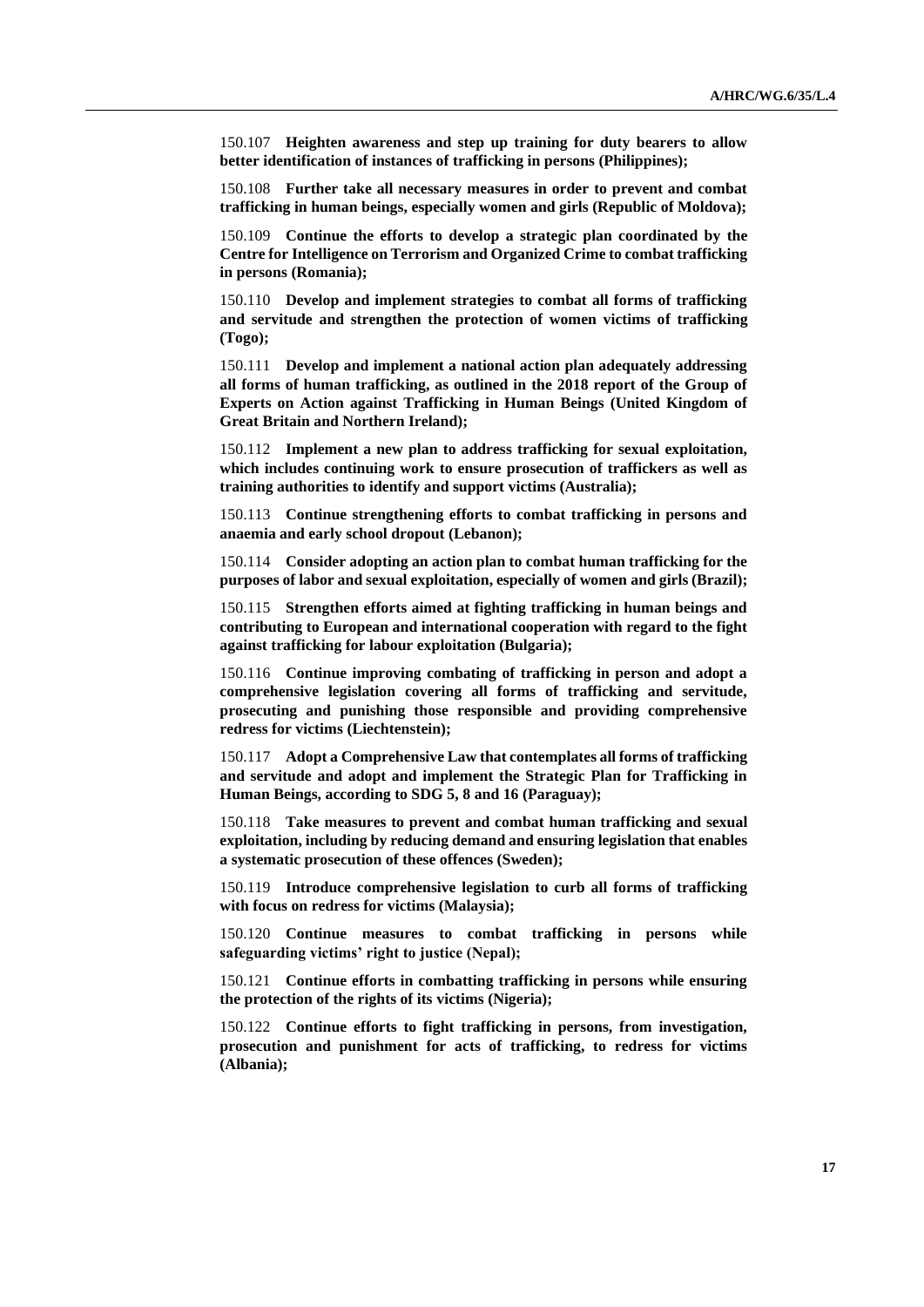150.123 **Adopt a National Action Plan aimed at combatting trafficking in human beings for the purpose of labour exploitation and improving the identification of, and assistance to, victims of trafficking (Bangladesh);**

150.124 **Provide support and protection to the family considering that it is the fundamental and natural unit of society (Egypt);**

150.125 **Guarantee the right to union representation, and take the necessary measures to prevent criminal prosecution of workers involved in strikes (Mexico);**

150.126 **Strengthen policies that combat unemployment and promote decent employment, especially among young people and the Roma population (Peru);**

150.127 **Implement the recommendations of the Committee on Economic, Social and Cultural Rights 1) to step up efforts to reduce unemployment, 2) to ensure the pension system's sustainability and 3) to provide the coverage of the entire population, including the most disadvantaged groups, by the social security system (Belarus);**

150.128 **Adopt measures with the goal to combating horizontal and vertical segregation in employment (Croatia);**

150.129 **Continue implementing and fostering measures to address the low rate of employment among young people, through provision of adequate training and support programs (Mauritius);**

150.130 **Implement justice and social equality policies (Bolivarian Republic of Venezuela);**

150.131 **Guarantee access to health and education in less populated areas (Bolivarian Republic of Venezuela);**

150.132 **Make progress in adjusting the social system to the needs of the elderly persons (Bolivarian Republic of Venezuela);**

150.133 **Continue efforts to ensure that all persons are covered by the social security system (Cabo Verde);**

150.134 **Further promote economic, social and sustainable development so as to better protect the rights of vulnerable groups (China);**

150.135 **Adopt the necessary measures to expand pension coverage with special focus on the most disadvantaged persons and groups (Colombia);**

150.136 **Promote the widespread construction of social housing for vulnerable families (Bolivarian Republic of Venezuela);**

150.137 **Adopt a legislative framework relating to the right to housing aimed in particular at ensuring that evicted persons have access to compensation or other decent housing, that they are informed of the eviction decision and that they have access to effective judicial remedy (Algeria);**

150.138 **Consider adopting a new and comprehensive legal framework to guarantee equal access to health care for all people living in Spain, without discrimination (Malta);**

150.139 **Redouble efforts in ensuring access to quality healthcare, social security and education by the vulnerable sectors including minorities (Philippines);**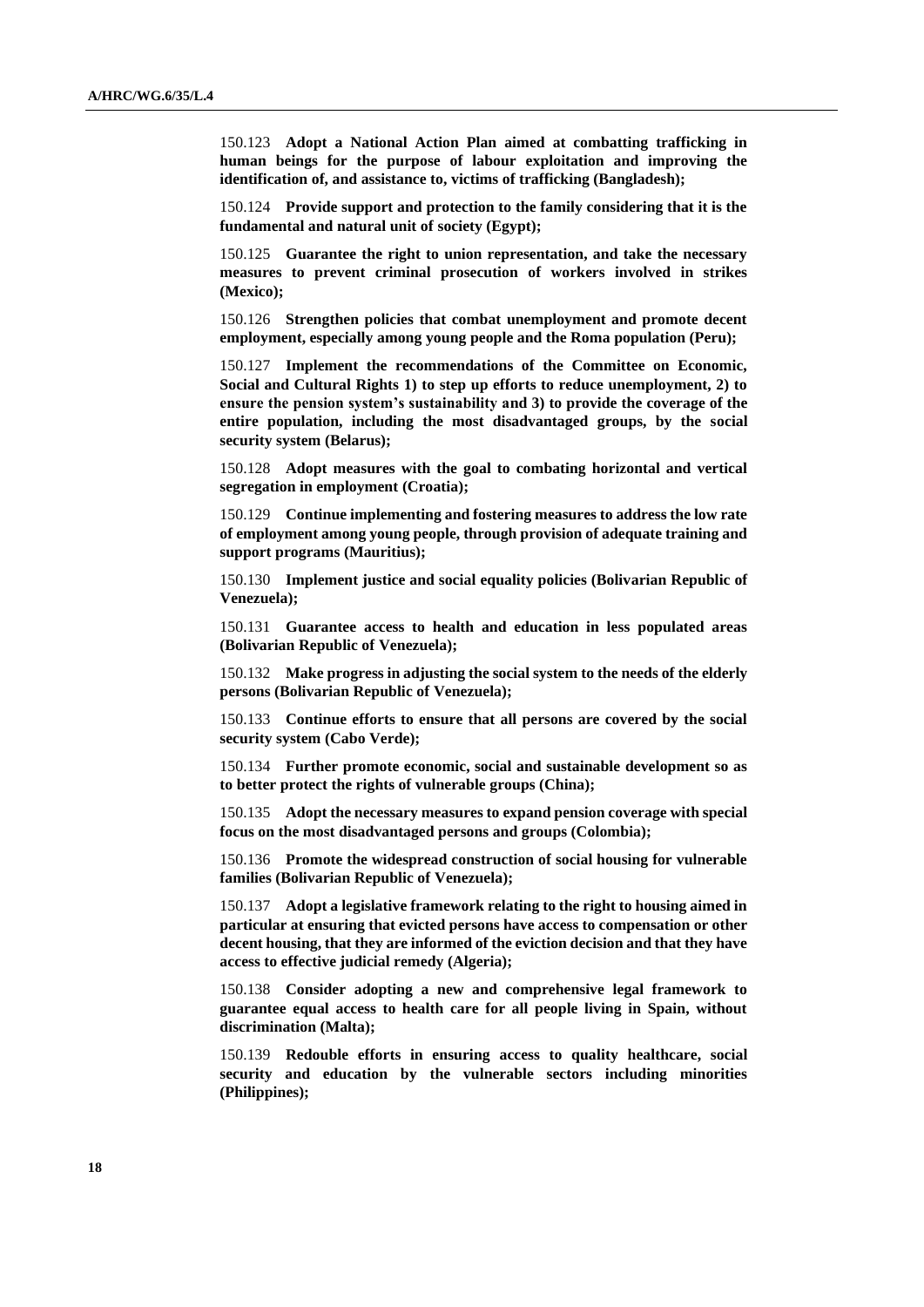150.140 **Continue to effectively implement the Royal Decree-Law no. 7/2018 towards universal public health care (Viet Nam);**

150.141 **Establish a mechanism to ensure that women's access to sexual and reproductive health services is not impeded by refusals to provide abortion services on the grounds of conscience (Iceland);**

150.142 **Ensure effectively the accessibility of sexual and reproductive health services for all women, in particular adolescents (Angola);**

150.143 **Promote the universalization of public child education (Honduras);**

150.144 **Strengthen measures to address the high number of high school dropout, particularly children of vulnerable backgrounds (Myanmar);**

150.145 **Consider measures to reduce the high dropout and repetition rates in secondary education by addressing socioeconomic factors that may influence decisions to leave education prematurely (Sri Lanka);**

150.146 **Adopt a strategy to reduce high dropout rates and segregation in secondary schools, particularly targeting disadvantaged groups, including migrant populations and people of african descent (Bahamas);**

150.147 **Include comprehensive sexual education in the school curriculum (Denmark);**

150.148 **Continue practical steps in promoting and protecting the rights of women, including women with migrant background (Islamic Republic of Iran);**

150.149 **Continue its efforts in setting legislative measures against all forms of gender-based violence (Liechtenstein);**

150.150 **Pursue efforts to combat violence against women by providing adequate training to judicial bodies responsible for processing and investigating cases in this area and by ensuring full assistance to victims of violence as well as their families (France);**

150.151 **Continue efforts to prevent gender-based violence and to implement projects for the empowerment of women (Georgia);**

150.152 **Consider establishing specialized centres so that all survivors of sexual violence can be comprehensively assisted by a specialized team (Iceland);**

150.153 **Further strengthen the implementation of positive legislations enacted with regard to combatting violence against women (India);**

150.154 **Increase efforts aimed at reducing violence against women, more particularly after the adoption of the National Pact to combat violence based on gene (Morocco);**

150.155 **Strengthen measures to address the prevalence of violence against women, including sexual violence (Philippines);**

150.156 **Continue the efforts to eliminate violence and discrimination against women and girls and to ensure their greater participation and representation in all sectors of society (Republic of Korea);**

150.157 **Continue the initiatives aimed at combating violence against women (Romania);**

150.158 **Take further actions to promote and protect the human rights of women, including the prevention of violence against women (Japan);**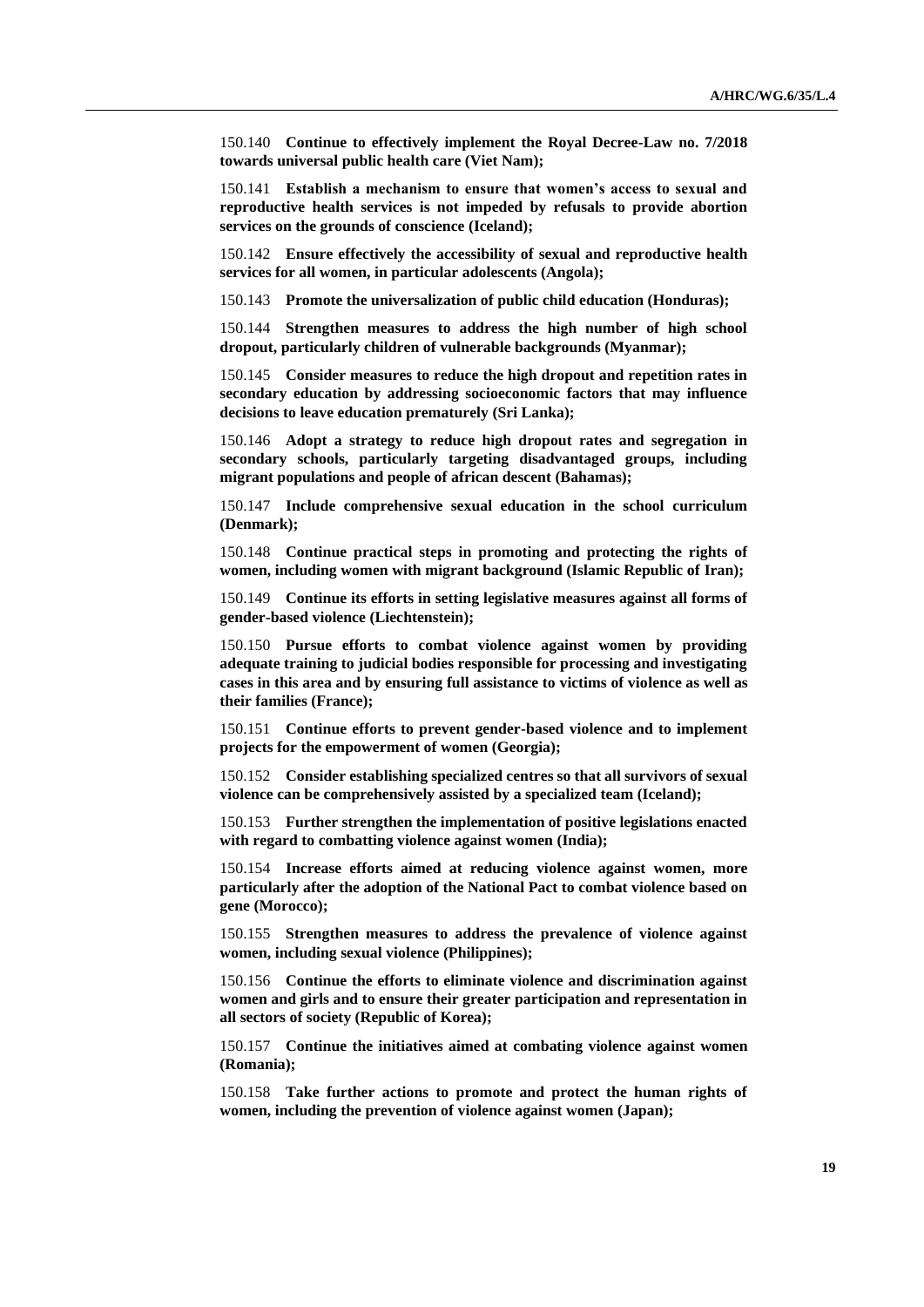150.159 **Intensify the efforts to address gender-based violence, including by effective implementation of relevant policies by authorities concerned and by considering the inclusion of other forms of gender-based violence in the organic law (Thailand);**

150.160 **Reinforce measures to combat violence against women, ensuring that victims have access to immediate means of redress, protection and that perpetrators are held accountable (Angola);**

150.161 **Continue to promote gender equality and eliminating all forms of violence against women and girls (Bosnia and Herzegovina);**

150.162 **Continue strengthening gender equality and eliminate various forms of violence against woman (Libya);**

150.163 **Provide effective training to judicial bodies in charge of investigating cases of gender-based violence, in line with the Basic Law on Comprehensive Protection Measures against Gender-Based Violence (Croatia);**

150.164 **Continue developing effective actions to combat all forms of violence against women (Cuba);**

150.165 **Adopt further measures to provide effective training to law enforcement officers and judicial bodies that investigate gender-based violence (Czechia);**

150.166 **Establish specialized centres to assist all survivors of sexual violence (Czechia);**

150.167 **Ensure that victims of gender-based violence have access to immediate means of redress and protection (Denmark);**

150.168 **Provide effective training to the judicial bodies in charge of investigating cases of gender-based violence, in line with existing laws, and evaluate their operation to identify and encourage best practices and ensure accountability in cases of lack of due diligence (Malta);**

150.169 **Establish specialized centers and crisis centers on a national scale so that survivors of sexual violence, as well as their families, have access to adequate information and comprehensive treatment and response services, in line with international human right standards (Netherlands);**

150.170 **Continue taking concrete measures to prevent gender-based violence against women and girls, including domestic violence, and ensure that women and girls victims of violence have access to means of redress and protection (Italy);**

150.171 **Enhance specialized training for staff involved in ensuring comprehensive protection of women as victims of violence (Slovenia);**

150.172 **Continue the efforts made to combat domestic violence (Tunisia);**

150.173 **Consider further measures that will bring about due diligence in tackling domestic violence cases, including measures like the provision of training for judges and law enforcement authorities (Turkey);**

150.174 **Continue to reduce the number of victims of gender-based violence, give them access to justice, and progressively overcome the wage gap between men and women (Bolivarian Republic of Venezuela);**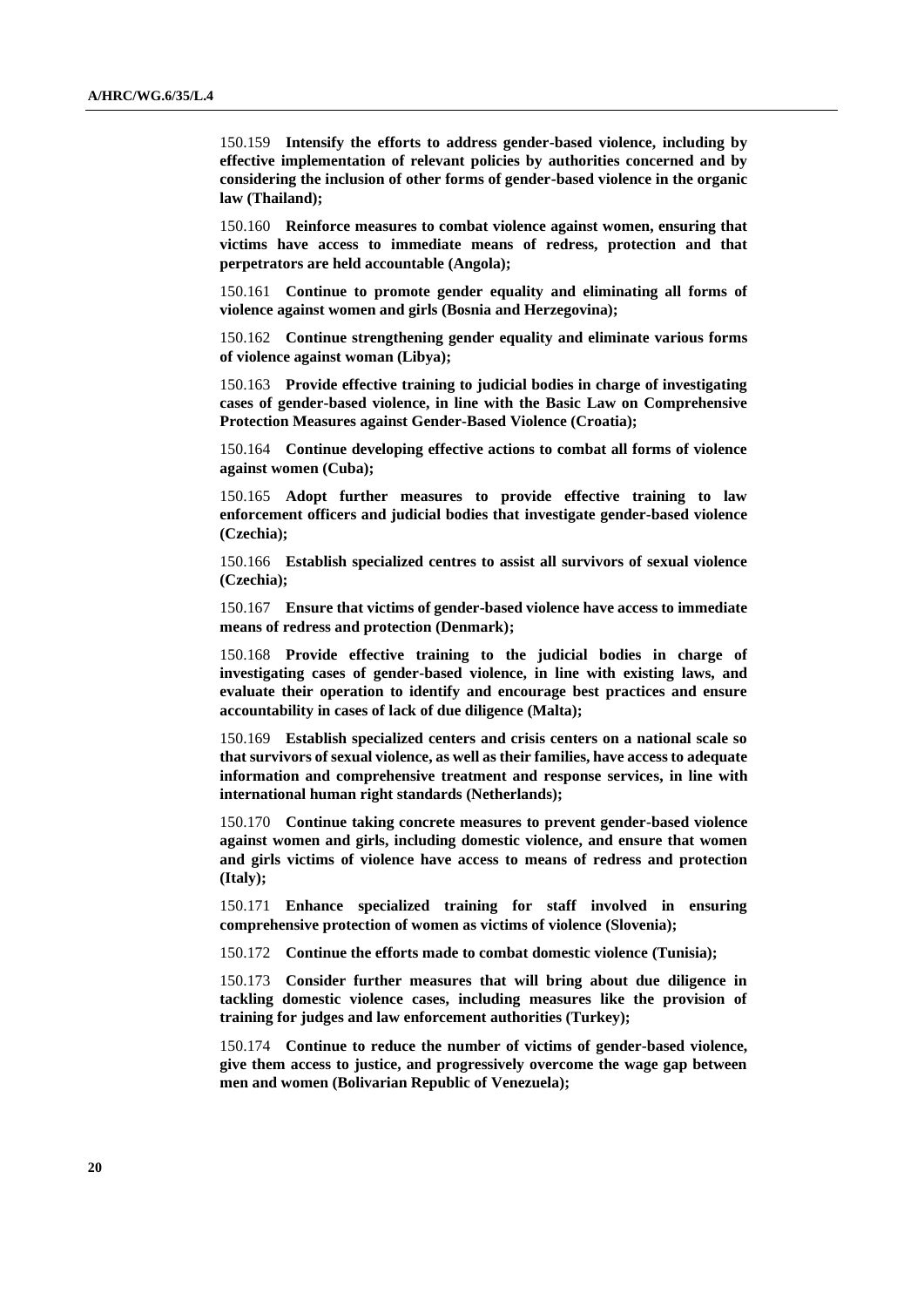150.175 **Continue to strengthen efforts to curb the high number of deaths of women as a result of violence committed by partners or former partners (Australia);**

150.176 **Ensure that victims of gender-based violence have access to immediate means of redress and protection (Austria);**

150.177 **Continue the implementation of measures to combat domestic violence and provide adequate assistance to the victims of such violence that are stipulated in the National Covenant on Combatting Gender-based Violence (Bulgaria);**

150.178 **Consider taking further action to eliminate the gender pay gap and increase the political representation of women (Greece);**

150.179 **Pursue policies aimed at the improvement of gender equality in the labour market and strengthen application of labour laws in corporations and public administration to ensure real and effective equality (Mauritius);**

150.180 **Step-up measures to eliminate gender wage gap between women and Men (Myanmar);**

150.181 **Review legislation and policies related to the promotion of women's employment (Jordan);**

150.182 **Continue to raise the percentage of women in Government (Bosnia and Herzegovina);**

150.183 **Establish the legislation deemed necessary to continue ensuring equality for women in the economic and business life (Colombia);**

150.184 **Continue consolidating national mechanisms to enable greater participation and equality for women (Dominican Republic);**

150.185 **Ensure real and effective equality in women's economic and corporate life, including by enacting legislation on gender equality that ensures transparency in corporations and public administration (Norway);**

150.186 **Renew a Strategic Plan on Equal Opportunities as important gender equality tool (Montenegro);**

150.187 **Consider the creation of a commission, which includes all stakeholders, that continues promoting gender equality (Peru);**

150.188 **Adopt measures to ensure thorough and efficient implementation of international and regional obligations on gender equality in national legislation (Sweden);**

150.189 **Further strengthen its efforts in combating discrimination and promoting gender equality (Viet Nam);**

150.190 **Systematically consult with civil society, including women's organizations on gender-related issues during the law making process (Austria);**

150.191 **Take further steps aiming at the empowerment of women (Bahrain);**

150.192 **Develop strategies to achieve gender equality in all areas of economic, political and social life, including employment and wage equality (Cuba);**

150.193 **Further promote gender equality (Cyprus);**

150.194 **Increase the allocation of resources to ensure adequate support and assistance to families with children in disadvantaged situations (Philippines);**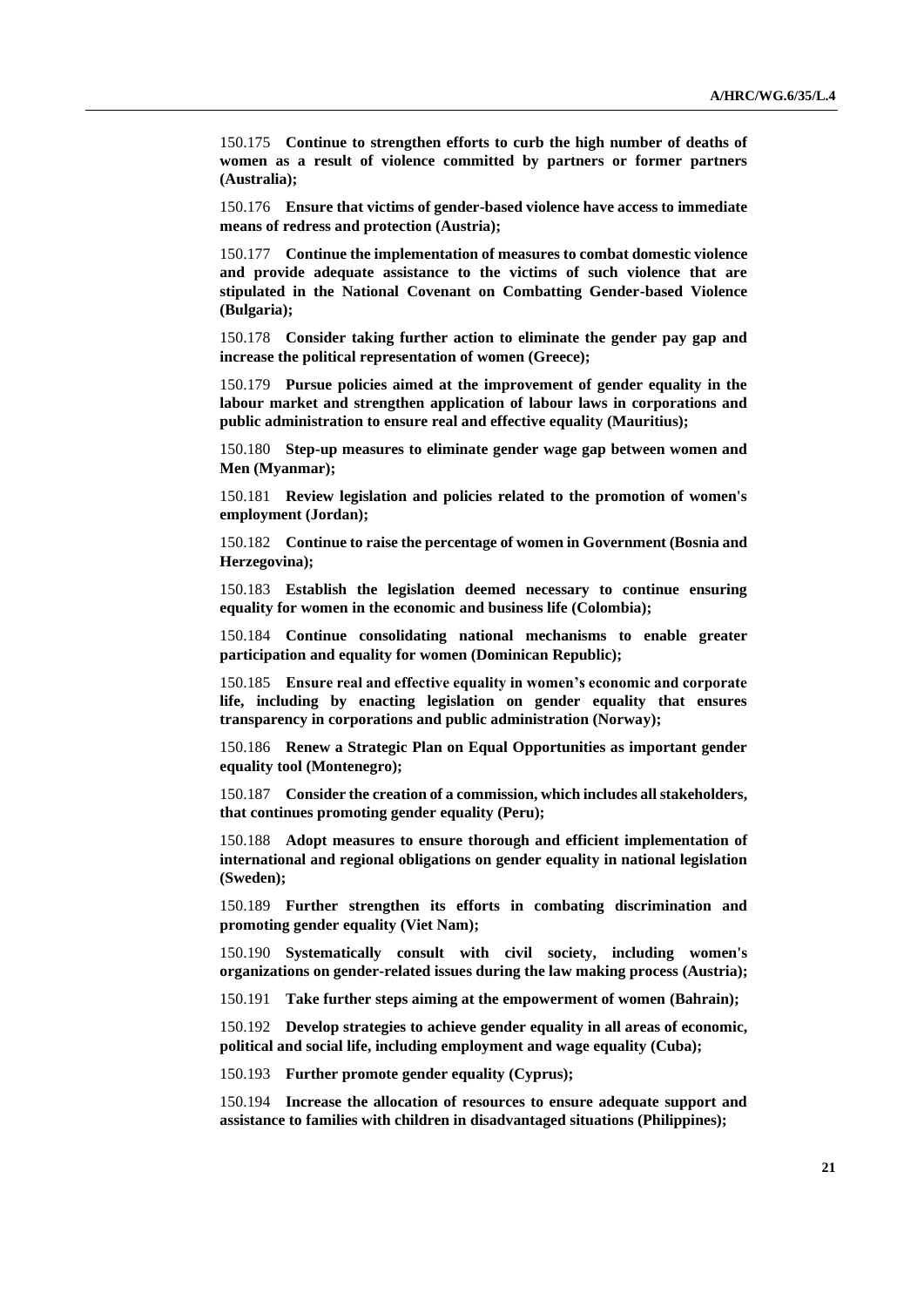150.195 **Increase the annual budget to invest child and adolescent protection system (Somalia);**

150.196 **Review the criminal legislation related to minors to bring it into line with national legislation (Jordan);**

150.197 **Take the steps necessary for bringing criminal legislation applicable to minors into line with international standards (Albania);**

150.198 **Ensure that children have accessible and effective complaint mechanisms and entities to turn to for information and legal support when their rights are violated (Belgium);**

150.199 **Continue to protect the rights of children and continue to work on a draft bill for the protection of children from violence (Bosnia and Herzegovina);**

150.200 **Expedite the adoption of the legislation guaranteeing comprehensive protection of children against violence and ensuring its application at all levels (Maldives);**

150.201 **Ensure child-friendly channels for the reporting of sexual exploitation and abuse (Portugal);**

150.202 **Adopt a legislation guaranteeing comprehensive protection of children against violence and ensuring its application at all levels (State of Palestine);**

150.203 **Achieve the prompt adoption of the general law for the protection and elimination of violence against children, as recommended by the Committee on the Rights of the Child in its concluding observations of 2018 (Uruguay);**

150.204 **Implement all possible measures to expedite judicial proceedings where the victims are children and adolescents, especially in cases of sexual abuse, preserving their identity and avoiding encounters with the accused (Uruguay);**

150.205 **Continue to reform the special laws for the comprehensive protection in cases of violence against children (Libya);**

150.206 **Expedite the adoption of legislation guaranteeing comprehensive protection of children against violence (Ukraine);**

150.207 **Further ensure access to education for all children, including migrant children (Indonesia);**

150.208 **Continue its efforts to ensure protection from exploitation of children as a result of illegal migration and trafficking (Myanmar);**

150.209 **Enhance support services to migrants, in view of particular needs for the protection and promotion of rights of migrant children (Nepal);**

150.210 **Develop a protocol on methods for determining the age of unaccompanied migrant and refugee children, in accordance with international law, and that the mentioned procedure be used only in cases where there are serious doubts about the age declared (Panama);**

150.211 **Protect unaccompanied migrant children and refrain from testing age determination contrary to human rights, taking into account SDGs 10 and 16.2 (Paraguay);**

150.212 **Continue efforts to guarantee the right of all children to an inclusive education, including children belonging to minorities or immigrants (Senegal);**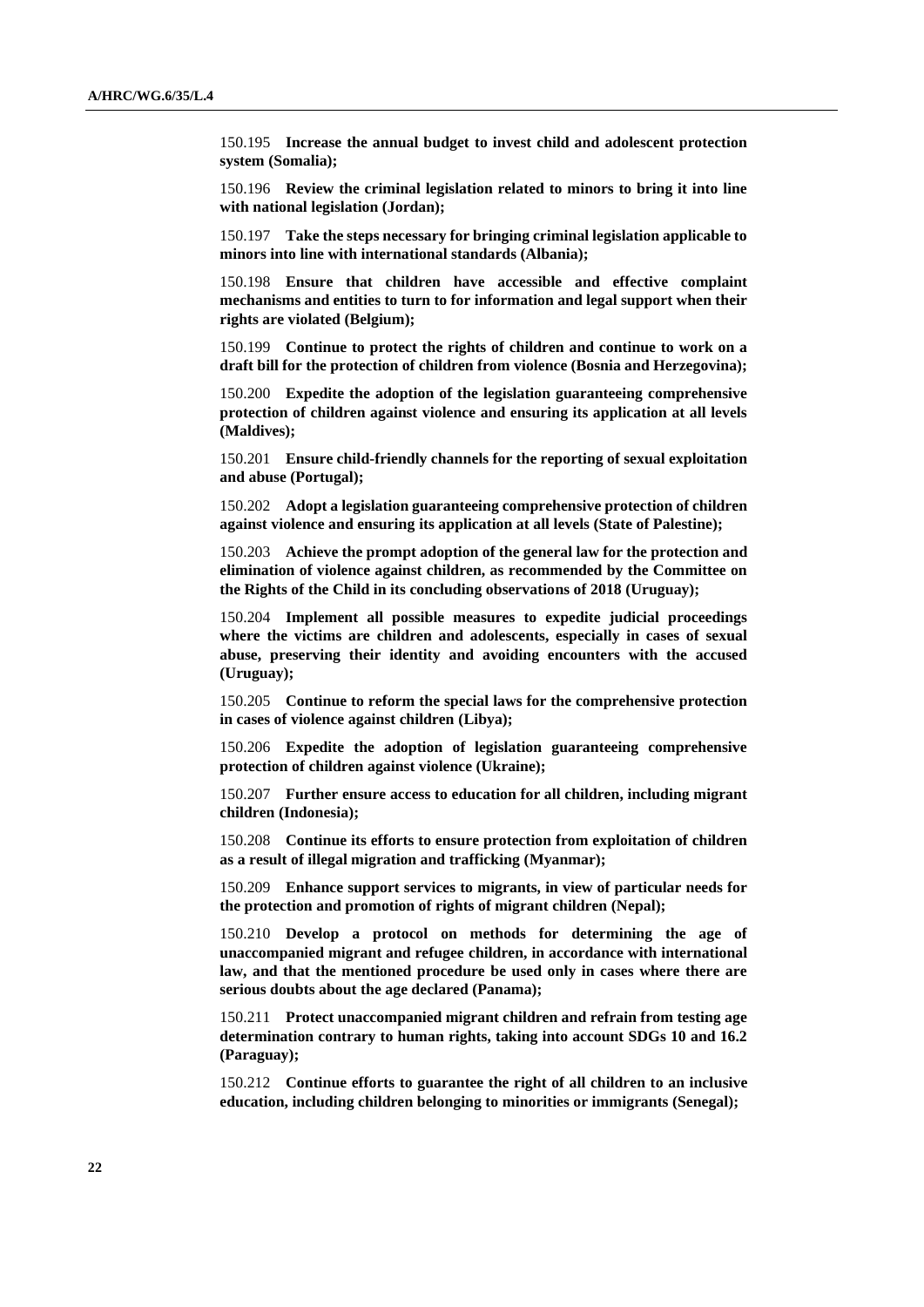150.213 **Enhance efforts to increase migrants children's greater access to education and timely legal protection (Cambodia);**

150.214 **Take further legal measures to protect children, particularly Gypsy and migrant children, against poverty and sexual exploitation (Islamic Republic of Iran);**

150.215 **End the use of a procedure of unauthorised forced repatriation of migrants (Russian Federation);**

150.216 **Affirm the right of parents to choose the kind of education that shall be given to their children in accordance with Article 26 of the UDHR (Solomon Islands);**

150.217 **Recognize that the State has no legitimate authority under international law to mandatorily prescribe conventional education for all children, that individuals have the right to seek alternative forms of education (Solomon Islands);**

150.218 **Raise the minimum age of marriage to 18 years for both men and women (Burkina Faso);**

150.219 **Continue strengthening the fight against discrimination against Roma, focusing particularly in child poverty and school drop-out (France);**

150.220 **Review, with a view to adopt, several of the recommendations made by the Working Group of Experts on People of African Descent in their report (A / HRC / 39/69 / Add.2) that followed the mission to Spain in 2018, in consultation with civil society groups representing these communities (Haiti);**

150.221 **Further improve Roma community's access to housing, health and employment (India);**

150.222 **Review its laws to eliminate all cases of racial discrimination against minorities (Pakistan);**

150.223 **Make further efforts to guarantee equality and non-discrimination for persons belonging to vulnerable groups - including migrants, ethnic minorities and persons with disabilities - and to ensure their full enjoyment of economic and social rights in areas such as education, employment, housing and health care (Republic of Korea);**

150.224 **Move towards the effective equality of the gypsy people (Bolivarian Republic of Venezuela);**

150.225 **Continue efforts related to discrimination against Roma and Gypsy populations, in particular with regard to employment, housing, health and education (Albania);**

150.226 **Develop and implement special measures to ensure equal opportunities for the participation of people African descent in the public sector and governmental bodies (Costa Rica);**

150.227 **Strengthen measures for the integration of Roma, in particular for their access to education, healthcare and employment, as well as to ensure their participation in political and social life (Cuba);**

150.228 **Continue to strengthen measures to combat discrimination against linguistic minorities, especially the Roma population and people of African descent (Lesotho);**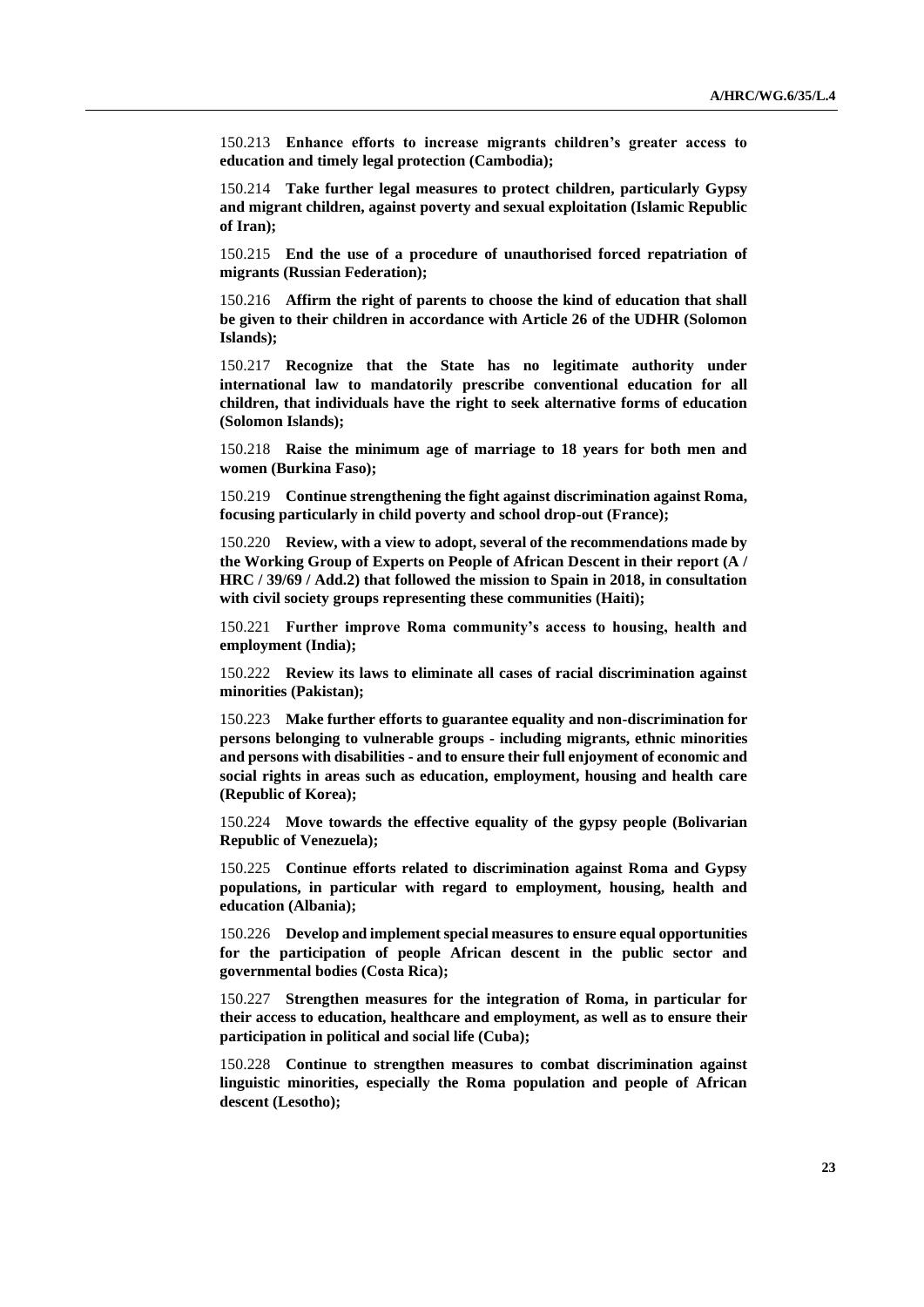150.229 **Increase efforts to integrate persons with disabilities into society, and remove all obstacles that limit this (Sudan);**

150.230 **Continue efforts made to advance the rights of persons with disabilities (Tunisia);**

150.231 **Continue its efforts in promoting the rights of the child, persons with disabilities as well as women and foster the activities of the Spanish Agency for International Development Cooperation in these directions (Turkmenistan);**

150.232 **Intensify ongoing efforts to improve the living conditions of persons with disabilities (Cyprus);**

150.233 **Strengthen efforts to identify, prevent and provide protection from multiple forms of discrimination against women and girls with disabilities, in particular women and girls with intellectual or psychosocial disabilities, and allocate adequate resources to support those efforts (Fiji);**

150.234 **Prohibit enforced placement in institutions and enforced treatment for persons with disabilities (Jordan);**

150.235 **Continue its efforts to ensure that educational centres have the necessary resources for students with disabilities to be able to attend under the best conditions possible (Greece);**

150.236 **Continue promoting the rights of persons with disabilities by ensuring inclusive education and accessibility of health-care services and facilities (Malaysia);**

150.237 **Ensure the accessibility and availability of health-care services for all persons with disabilities (Montenegro);**

150.238 **Strengthen the inclusive education for people with disabilities (Peru);**

150.239 **Ensure that children with disabilities affectively exercise their rights to education, autonomy and participation (Qatar);**

150.240 **Further analyse and consider changes to the legislation and policies that would promote the employment of persons with disabilities by applying the statutory quota (Serbia);**

150.241 **Adapt the General Law on the Rights of Persons with Disabilities and their Social Inclusion, and the Law on Personal Autonomy, to the Convention on the Rights of Persons with Disabilities (Chile);**

150.242 **Implement measures guaranteeing the accessibility and availability of health services to people with disabilities and irregular migrants (Algeria);**

150.243 **Ensure that no court or prosecutor applies the concept of Parental Alienation Syndrome, as prohibited by the General Council of the Judiciary of Spain (Uruguay);**

150.244 **Adopt further measures in safeguarding the rights of migrants, refugees and asylum seekers (Nigeria);**

150.245 **Take concrete steps to protect and promote rights of migrants, asylum seekers and victims of trafficking in persons (Pakistan);**

150.246 **Continue taking coordinated actions with the European Union for the protection of the human rights of migrants, while noting the concerns expressed by human rights treaty bodies and other UN entities (Japan);**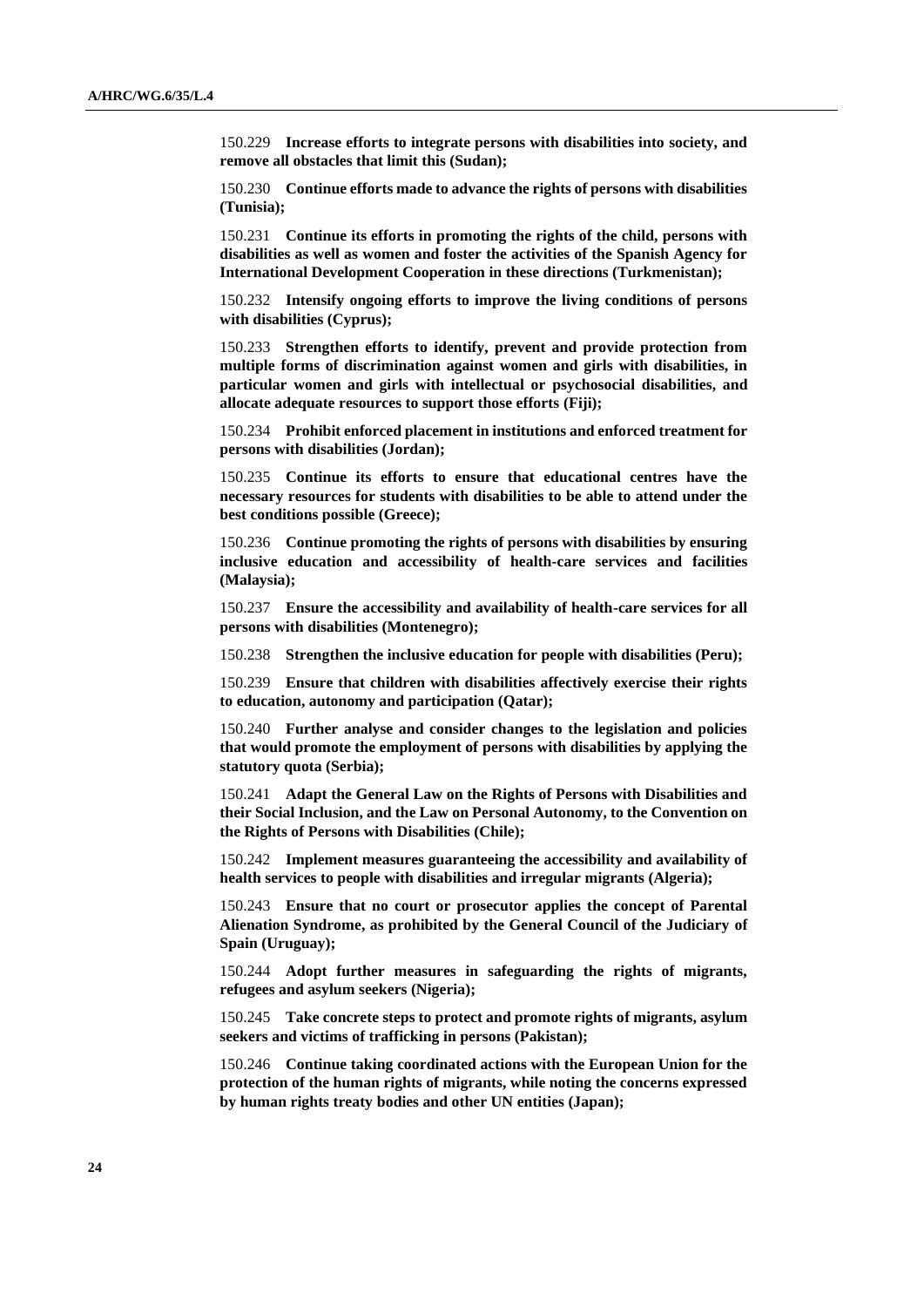150.247 **Adopt legislative and regulatory measures to effectively combat discrimination against certain groups, in particular migrants, refugees and asylum seekers (Togo);**

150.248 **Continue strengthening measures aimed at guaranteeing the full enjoyment of migrants rights, as well as the investigation and punishment of hate speech, and other acts of discrimination against them, in particular those perpetrated by officials of police, judicial and penitentiary institutions and immigration services (Argentina);**

150.249 **Ensure that sufficient resources are deployed to support incoming migrants and asylum seekers in a manner consistent with international law and respecting the principle of non-refoulement (Canada);**

150.250 **Increase efforts to combat discrimination in particularly against immigrants (Iraq);**

150.251 **Consider eliminating all forms of detention for migrants and asylum seekers and build an open and well resourced temporary lodging, for humanitarian reception of asylum seekers during the processing time of their applications (Afghanistan);**

150.252 **Adopt all necessary measures to ensure that no one is excluded from healthcare services, especially as regards access to health by irregular migrants, without discrimination, in accordance with articles 2 and 12 of the International Covenant on Civil and Political Rights (Honduras);**

150.253 **Take steps to ensure minorities including migrants, have access to healthcare services (Malaysia);**

150.254 **Take steps to provide irregular migrants with access to all necessary healthcare services (Sri Lanka);**

150.255 **Ensure access to basic services for migrants and refugees and commit sufficient resources for authorities to fairly and effectively evaluate the claims of asylum seekers (United States of America);**

150.256 **Take the necessary steps to ensure that all migrants have access to all necessary healthcare and education services, without discrimination (Afghanistan);**

150.257 **Provide temporary humanitarian accommodation to irregular migrants while their cases are being processed, as an alternative to detention (Honduras);**

150.258 **Adopt further effective measures to protect economic, social and cultural rights of migrants and asylum seekers and ensure access to adequate standards of living (Portugal);**

150.259 **Ensure that immigration procedures and procedural safeguards concerning irregular immigration, refugees, and asylum seekers, particularly in the autonomous cities of Ceuta and Melilla, are consistent with its international human rights obligations (Canada);**

150.260 **Reform the Asylum Act in order to establish accelerated and effective procedures, recruit new administrative personnel, establish sector-specific training of staff and renew technical systems (Germany);**

150.261 **Improve the conditions of asylum seekers (Iraq);**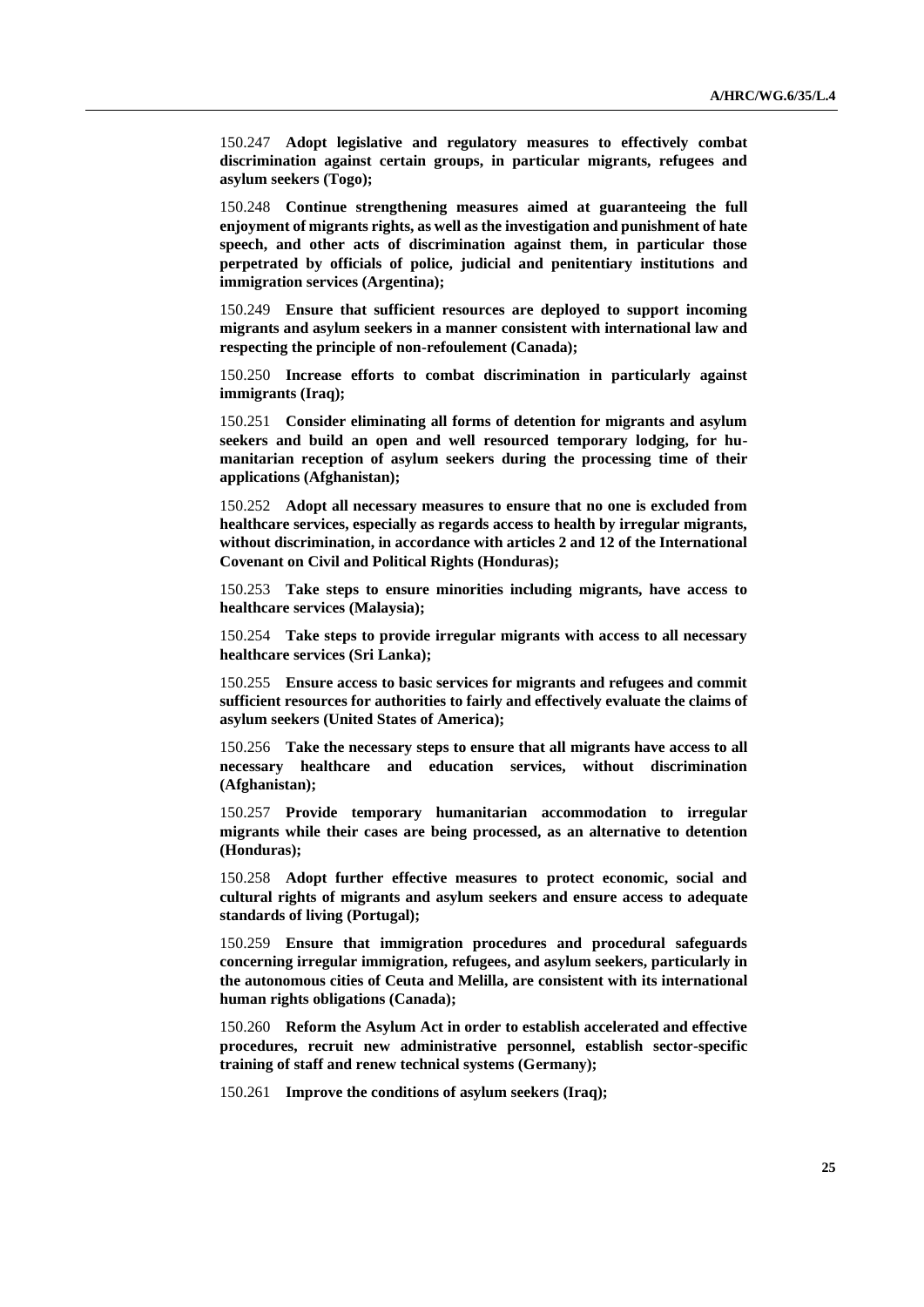150.262 **Take all necessary measures to ensure that migrants and asylum seekers enjoy the right to education and to receive the necessary health care (Sudan);**

150.263 **Ensure that asylum and migration policies fully respect international law, including the right to seek asylum (Sweden);**

150.264 **Ensure asylum claims are processed as quickly as possible, and that administrations work together to ensure asylum seekers and refugees have sufficient access to social protection and services (United Kingdom of Great Britain and Northern Ireland);**

150.265 **Take further measures to improve conditions of stay for asylum seekers, in particular children, in reception centers in Ceuta and Melilla and review the duration of proceedings as well as deportation practices (Austria);**

150.266 **Consider the development of a protocol on age determination in the case of minor asylum seekers, migrants and refugees (Peru);**

150.267 **Prevent the use of deprivation of liberty with regard to undocumented migrants and asylum seekers (Philippines);**

150.268 **Take concrete steps to improve access to health and education services by people living in sparsely populated areas (Bahamas);**

150.269 **Continue with the on-going efforts to ensure the improvement of the current arrangements in detention and deportation of irregular migrants in accordance with international best practices (Ghana);**

150.270 **Ensure full respect of its international obligations with regard to the protection of the rights of migrants and asylum seekers, in particular the principle of non-refoulement (Switzerland);**

150.271 **Ensure effective implementation of asylum legislation, and that the migration policies respect the principle of non-refoulement (Afghanistan);**

150.272 **Consider amending legislation to guarantee access for asylum seekers to fair and individualized assessment procedures, and to protection against refoulement, without discrimination (Brazil);**

150.273 **Put an end to all forms of collective expulsion and refoulement of asylum seekers and migrants (Côte d'Ivoire);**

150.274 **Strengthen the asylum system to ensure full compliance with the principle of "non-refoulement" (Cyprus);**

150.275 **Ensure that all those seeking international protection have access to just and individualized assessment procedures; to protection from return, without discrimination; to an independent mechanism to suspend negative decisions; and in particular, that the practice of summary return of migrants in Ceuta and Melilla be prohibited (Ecuador).**

**151. All conclusions and/or recommendations contained in the present report reflect the position of the submitting State(s) and/or the State under review. They should not be construed as endorsed by the Working Group as a whole.**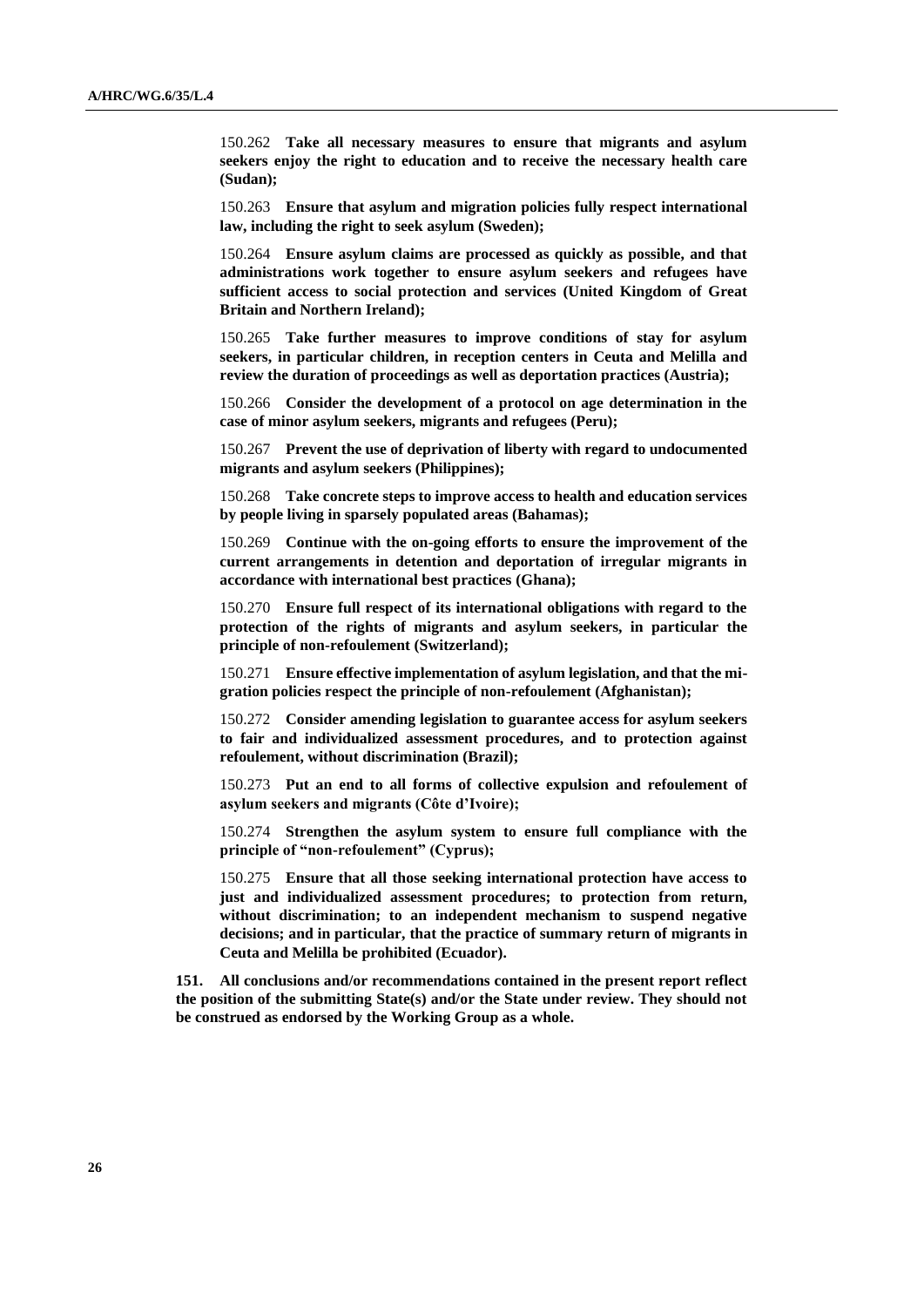### **Annex**

## **Composition of the delegation**

The delegation of Spain was headed by the State Secretary for Foreign Affairs, H.E. Mr. Fernando Valenzuela Marzo and composed of the following members:

From the Ministry for Foreign Affairs, European Union and Cooperation:

- Mr. Marcos Gómez Martínez, General Director for United Nations and Human Rights;
- Ms. Adela Díaz Bernárdez, Human Rights Director;
- Mr. Carlos Entrena Moratiel, Advisor;
- Ms. Clara Cabrera Brasero, Human Rights Assistant Director;
- Ms. Mireya García de Murcia, Human Rights Technical Assistant.

Ministry of Justice:

- Mr. Alfonso Ramos de Molins Sainz de Baranda, State Defender, Constitutional and Human Rights General Secretary;
- Mr. Mario Hernández Ramos, Constitutional Law Professor Minister's Cabinet Advisor;
- Ms. Mrs. Virginia García Aller, Attorney and State Secretary's Advisor;
- Ms. Irene Fuentetaja Cobas, Deputy Deputy Director for Justice Affairs.

Ministry of Interior:

- Mr. Ángel García Navarro, Head of the General Sub-Directorate of International Relations, Immigration and Foreigners;
- Mrs. María Boloqui, Office of Asylum and Refuge.

Ministry of Transport, Mobility and Urban Agenda:

- Ms. Helena Beunza Ibáñez, Secretary General of Housing;
- Ms. Angela de la Cruz Mera, Deputy Director General of Urban Policies.

Ministry of Education and Vocational Training:

- Mrs. Purificación Llaquet Baldellou, Vocal Advisor to the Technical Cabinet of the State Secretariat of Education;
- Mrs. Nuria Manzano Soto. Director of the National Center for Educational Innovation and Research.

Ministry of Labor and Social Economy:

- Mr. Francisco Javier Marco Cuevas, Technical Advisor in the General Sub-Directorate for International Labor Relations, in charge of UN affairs;
- Mrs. Consolación Rodríguez Alba, Deputy Director General of Normative Planning at the Ministry of Employment, Inspector of Labor and Social Security.

Ministry of Inclusion, Social Security and Migration:

• Mr. Nicolás Marugán Zalba, Deputy Director General of Humanitarian Assistance Programs and Migration Centers, at the Secretary of State for Migration.